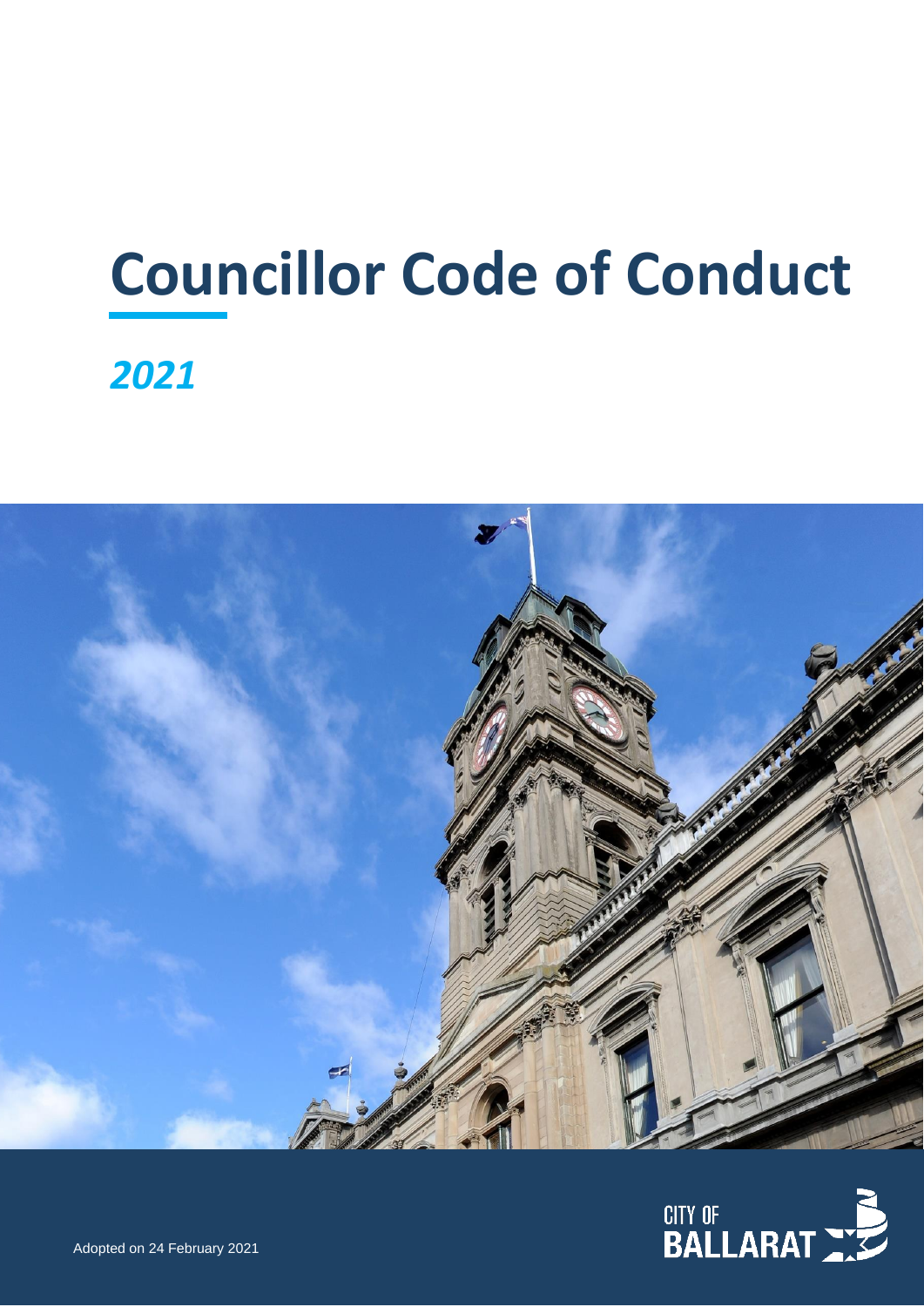

## **Table of Contents**

| 1.1 |  |  |
|-----|--|--|
| 1.2 |  |  |
| 1.3 |  |  |
|     |  |  |
| 2.1 |  |  |
| 2.2 |  |  |
|     |  |  |
| 3.1 |  |  |
| 3.2 |  |  |
| 3.3 |  |  |
| 3.4 |  |  |
| 3.5 |  |  |
| 3.6 |  |  |
|     |  |  |
| 4.1 |  |  |
| 4.2 |  |  |
| 4.3 |  |  |
| 4.4 |  |  |
| 4.5 |  |  |
|     |  |  |
| 5.1 |  |  |
| 5.2 |  |  |
| 5.3 |  |  |
| 5.4 |  |  |
| 5.5 |  |  |
|     |  |  |
| 6.1 |  |  |
| 6.2 |  |  |
| 6.3 |  |  |
| 6.4 |  |  |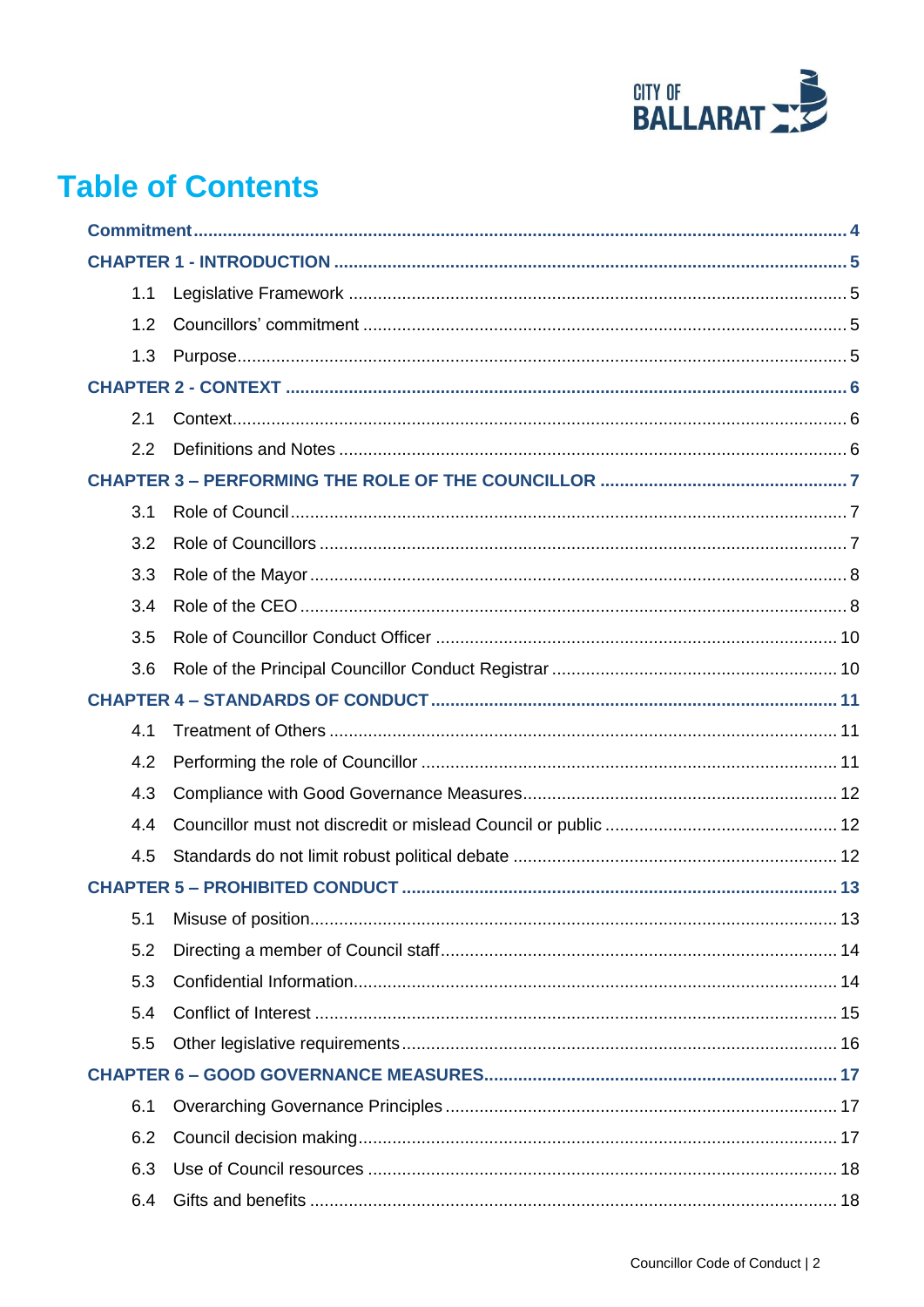

|  | 6.6 |  |  |
|--|-----|--|--|
|  | 6.7 |  |  |
|  | 6.8 |  |  |
|  |     |  |  |
|  | 7.1 |  |  |
|  | 7.2 |  |  |
|  |     |  |  |
|  | 8.1 |  |  |
|  |     |  |  |
|  | 8.3 |  |  |
|  | 8.4 |  |  |
|  | 8.5 |  |  |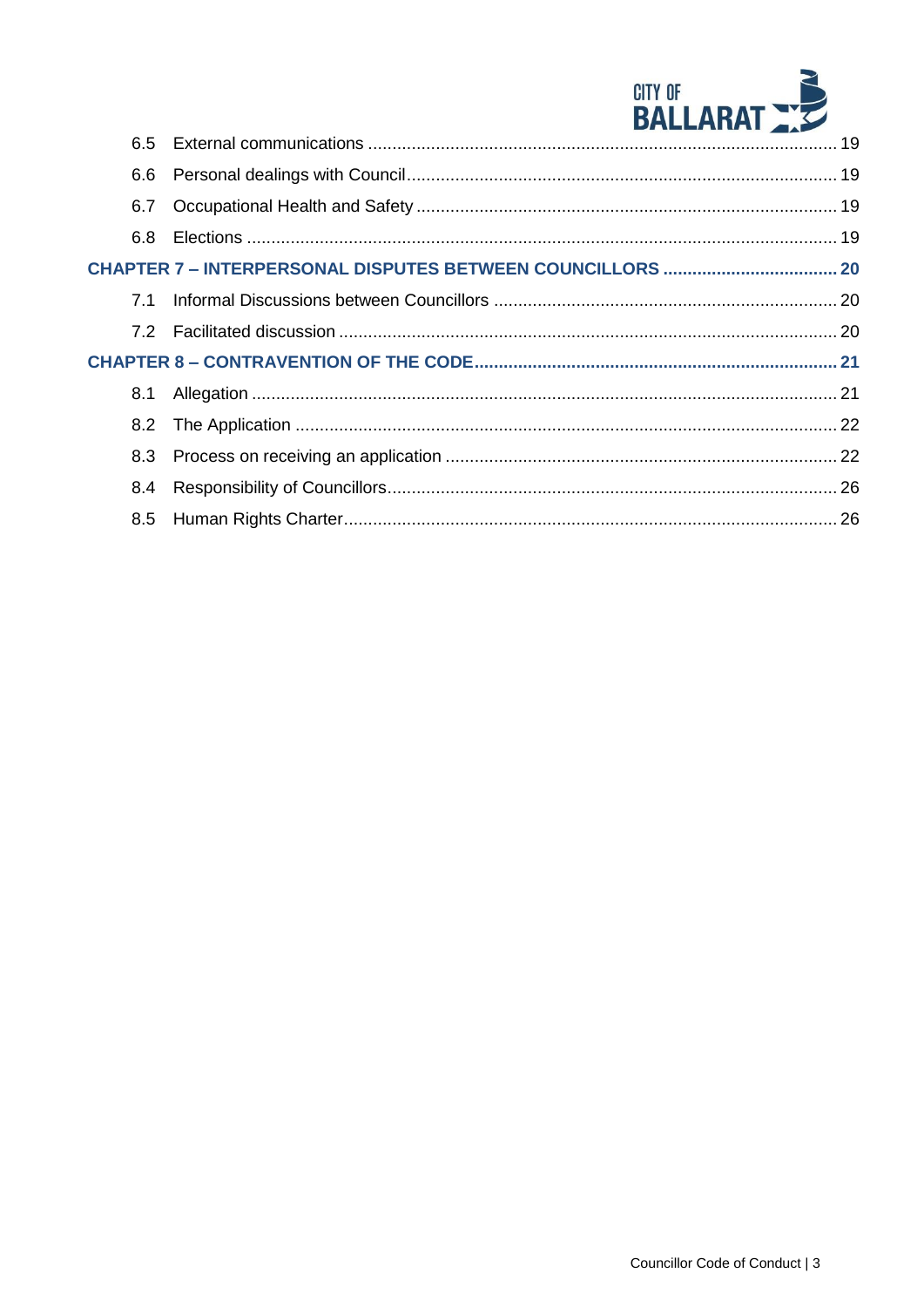

**The City of Ballarat has established the Councillor Code of Conduct in accordance with section 139 of the** *Local Government Act 2020.*

### <span id="page-3-0"></span>**Commitment**

Good governance, integrity and accountability are central to the *Local Government Act 2020* (the Act), to underpin local government democracy, conduct and enable our community to hold the Council to account. Council is committed to embedding the principles of good governance throughout its decision making, corporate governance and democratic governance by establishing and adhering to the Governance Rules established.

Council decision making will be founded on good governance and conducted with transparency. The process by which decisions will be made is transparent and clearly articulated in these Governance Rules for the scrutiny of our community and accountability of Councillors, Members of Delegated Committees and Council officers. Council recognises that accountability, integrity and transparency are of fundamental importance to our community and are critical for enhancing good governance.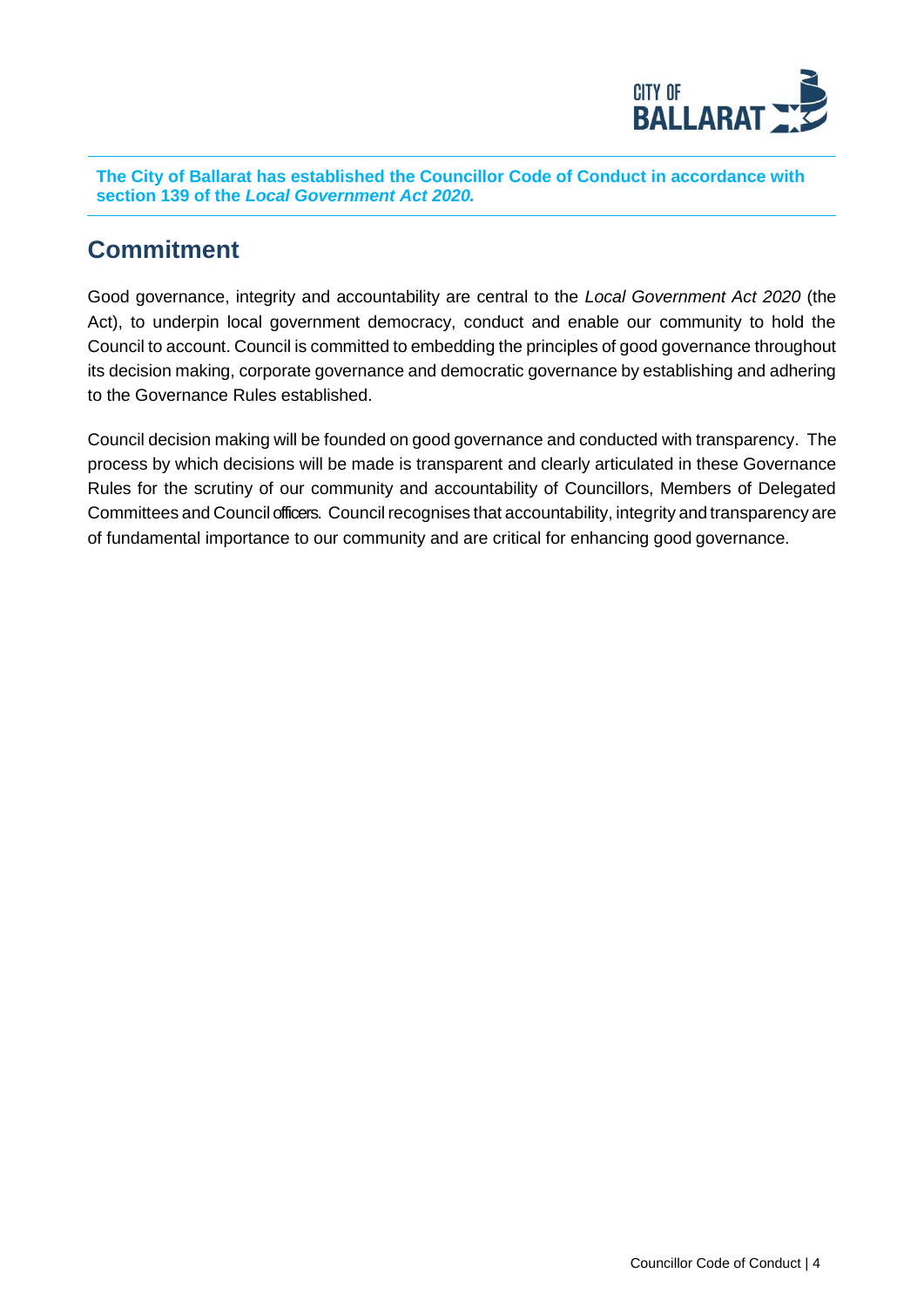

## <span id="page-4-0"></span>**CHAPTER 1 - INTRODUCTION**

#### <span id="page-4-1"></span>**1.1 Legislative Framework**

The *Local Government Act 2020* (**Act**) requires a Council to develop and maintain a Councillor Code of Conduct. The Councillor Code of Conduct is required to be periodically reviewed. This Councillor Code of Conduct (**Code**) has been adopted by Council to comply with the requirements of the Act.

A Councillor Code of Conduct:

- must include the Standards of Conduct prescribed by the *Local Government (Governance and Integrity) Regulations 2020* (**Regulations**) expected to be observed by Councillors;
- must include any provisions prescribed by the Regulations;
- must include provisions addressing any matters prescribed by the Regulations; and
- may include any other matters which Council considers appropriate, other than any other Standards of Conduct.

The Standards of Conduct with which Councillors are required to comply are specified in Schedule 1 to the Regulations.

Failure by a Councillor to comply with the Standards of Conduct constitutes misconduct under the Act, which may be pursued in accordance with the processes set out in this Code.

#### <span id="page-4-2"></span>**1.2 Councillors' commitment**

As Councillors, we are committed to the principles of good governance, working together in the best interests of the people within our municipality and to discharging our responsibilities to the best of our skill and judgment.

#### <span id="page-4-3"></span>**1.3 Purpose**

The purpose of this Code is to set out the Standards of Conduct with which Councillors must comply and to:

- foster good working relationships between Councillors to enable Councillors to work constructively together in the best interests of the municipal community;
- lift the standard of behaviour of Councillors during Council meetings, Councillor briefings and any other meetings which Councillors participate in from time to time; and
- establish benchmarks for Councillor conduct designed to build public confidence in the integrity of local government.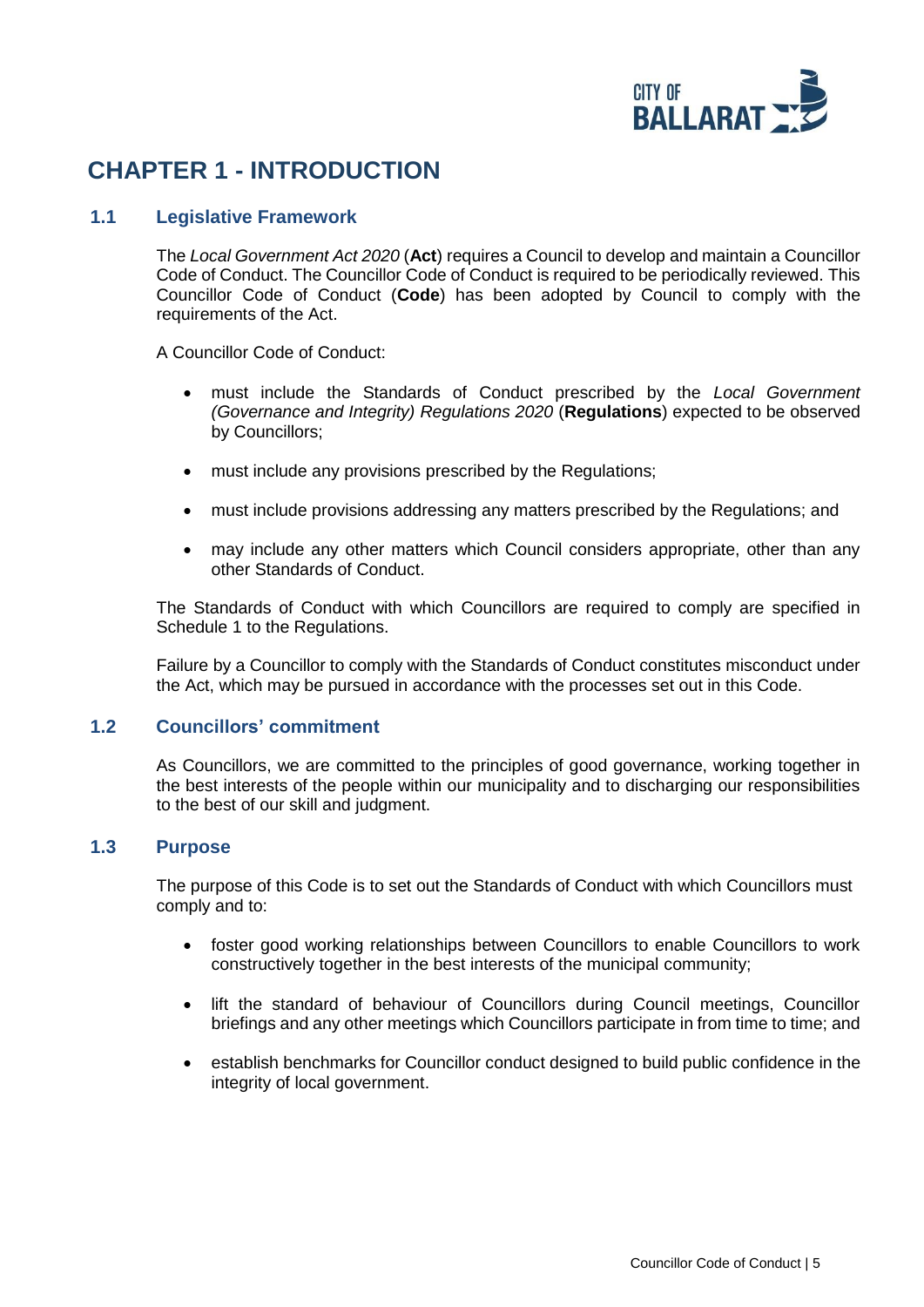

## <span id="page-5-0"></span>**CHAPTER 2 - CONTEXT**

#### <span id="page-5-1"></span>**2.1 Context**

The role of Council, as set out in section 8 of the Act, is:

• To provide good governance in its municipal district for the benefit and wellbeing of the municipal community.

The City of Ballarat is governed by nine Councillors who are democratically elected to represent three wards.

#### <span id="page-5-2"></span>**2.2 Definitions and Notes**

**2.2.1** In this Code of Conduct:

Act means the *Local Government Act 2020* (as amended from time to time).

**Chief Executive Officer** means the Chief Executive Officer of Council or the person acting in or performing the position of Chief Executive Officer.

**Council** means Ballarat City Council and/or City of Ballarat.

**Council Plan** is the four-year plan setting out the strategic directions of the Council.

**Councillor** means a Councillor of the Council.

**Deputy Mayor** means the Deputy Mayor of Council and any person appointed by Council to act as Deputy Mayor.

**Mayor** means the Mayor of Council and any person appointed by Council to be acting as Mayor.

**Misconduct** means any breach by a Councillor of the prescribed standards of conduct included in the Councillor Code of Conduct**.**

**Serious misconduct** means any of the following—

- (a) the failure by a [Councillor](http://classic.austlii.edu.au/au/legis/vic/consol_act/lga2020182/s3.html#councillor) to comply with the [Council's](http://classic.austlii.edu.au/au/legis/vic/consol_act/lga2020182/s3.html#council) [internal](http://classic.austlii.edu.au/au/legis/vic/consol_act/lga2020182/s3.html#internal_arbitration_process) [arbitration process;](http://classic.austlii.edu.au/au/legis/vic/consol_act/lga2020182/s3.html#internal_arbitration_process)
- (b) the failure by a [Councillor](http://classic.austlii.edu.au/au/legis/vic/consol_act/lga2020182/s3.html#councillor) to comply with a direction given to the [Councillor](http://classic.austlii.edu.au/au/legis/vic/consol_act/lga2020182/s3.html#councillor) by an arbiter under section 147;
- (c) the failure of a [Councillor](http://classic.austlii.edu.au/au/legis/vic/consol_act/lga2020182/s3.html#councillor) to attend a [Councillor Conduct Panel](http://classic.austlii.edu.au/au/legis/vic/consol_act/lga2020182/s3.html#councillor_conduct_panel) hearing in respect of that [Councillor;](http://classic.austlii.edu.au/au/legis/vic/consol_act/lga2020182/s3.html#councillor)
- (d) the failure of a [Councillor](http://classic.austlii.edu.au/au/legis/vic/consol_act/lga2020182/s3.html#councillor) to comply with a direction of a [Councillor](http://classic.austlii.edu.au/au/legis/vic/consol_act/lga2020182/s3.html#councillor_conduct_panel) [Conduct Panel;](http://classic.austlii.edu.au/au/legis/vic/consol_act/lga2020182/s3.html#councillor_conduct_panel)
- (e) continued or repeated [misconduct](http://classic.austlii.edu.au/au/legis/vic/consol_act/lga2020182/s3.html#misconduct) by a Councillor after a finding of [misconduct](http://classic.austlii.edu.au/au/legis/vic/consol_act/lga2020182/s3.html#misconduct) has already been made in respect of the [Councillor](http://classic.austlii.edu.au/au/legis/vic/consol_act/lga2020182/s3.html#councillor) by an arbiter or by a [Councillor](http://classic.austlii.edu.au/au/legis/vic/consol_act/lga2020182/s3.html#councillor_conduct_panel)  [Conduct Panel](http://classic.austlii.edu.au/au/legis/vic/consol_act/lga2020182/s3.html#councillor_conduct_panel) under section 167(1)(b);
- (f) [bullying](http://classic.austlii.edu.au/au/legis/vic/consol_act/lga2020182/s3.html#bullying) by a [Councillor](http://classic.austlii.edu.au/au/legis/vic/consol_act/lga2020182/s3.html#councillor) of another [Councillor](http://classic.austlii.edu.au/au/legis/vic/consol_act/lga2020182/s3.html#councillor) or a [member of Council](http://classic.austlii.edu.au/au/legis/vic/consol_act/lga2020182/s3.html#member_of_council_staff) [staff;](http://classic.austlii.edu.au/au/legis/vic/consol_act/lga2020182/s3.html#member_of_council_staff)
- (g) conduct by a [Councillor](http://classic.austlii.edu.au/au/legis/vic/consol_act/lga2020182/s3.html#councillor) that is conduct of the type that is sexual harassment of a [Councillor](http://classic.austlii.edu.au/au/legis/vic/consol_act/lga2020182/s3.html#councillor) or a [member of Council staff;](http://classic.austlii.edu.au/au/legis/vic/consol_act/lga2020182/s3.html#member_of_council_staff)
- (h) the disclosure by a [Councillor](http://classic.austlii.edu.au/au/legis/vic/consol_act/lga2020182/s3.html#councillor) of [information](http://classic.austlii.edu.au/au/legis/vic/consol_act/lga2020182/s57.html#information) the [Councillor](http://classic.austlii.edu.au/au/legis/vic/consol_act/lga2020182/s3.html#councillor) knows, or should reasonably know, is [confidential information;](http://classic.austlii.edu.au/au/legis/vic/consol_act/lga2020182/s3.html#confidential_information)
- (i) conduct by a [Councillor](http://classic.austlii.edu.au/au/legis/vic/consol_act/lga2020182/s3.html#councillor) that contravenes the requirement that a [Councillor](http://classic.austlii.edu.au/au/legis/vic/consol_act/lga2020182/s3.html#councillor) must not direct, or seek to direct, a [member of Council](http://classic.austlii.edu.au/au/legis/vic/consol_act/lga2020182/s3.html#member_of_council_staff) [staff;](http://classic.austlii.edu.au/au/legis/vic/consol_act/lga2020182/s3.html#member_of_council_staff) and
- (j) the failure by a [Councillor](http://classic.austlii.edu.au/au/legis/vic/consol_act/lga2020182/s3.html#councillor) to disclose a [conflict of](http://classic.austlii.edu.au/au/legis/vic/consol_act/lga2020182/s126.html#conflict_of_interest) interest and to exclude themselves from the decision making process when required to do so in accordance with this Act.

**Officer** means an employed member of Council staff.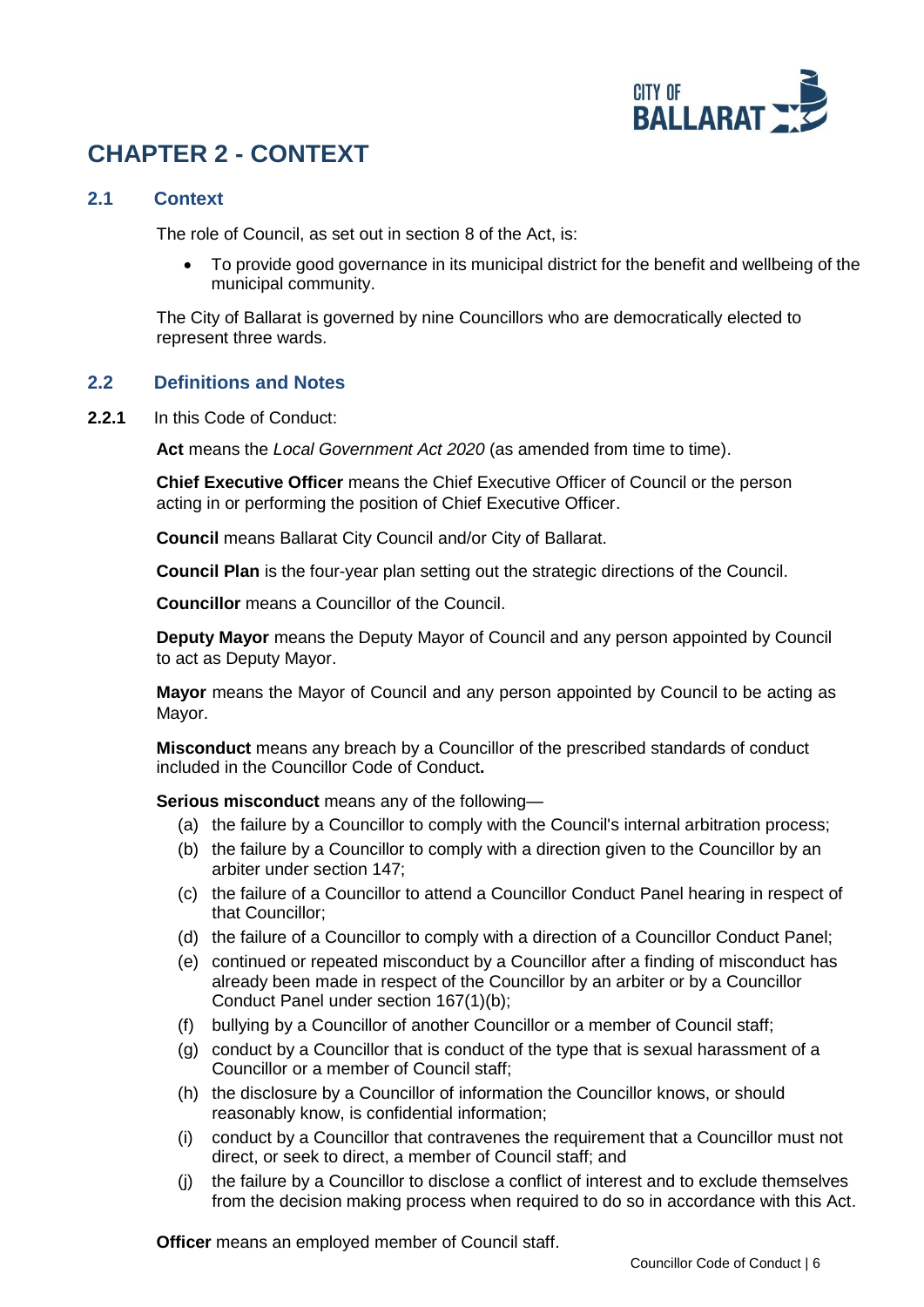

## <span id="page-6-0"></span>**CHAPTER 3 – PERFORMING THE ROLE OF THE COUNCILLOR**

#### **Overview:**

*A Councillor must, in performing the role of a Councillor, do everything reasonably necessary to ensure that the Councillor performs the role of a Councillor effectively and responsibly, including by ensuring that the Councillor—*

- *(a) undertakes any training or professional development activities the Council decides it is necessary for all Councillors to undertake in order to effectively perform the role of a Councillor; and*
- *(b) diligently uses Council processes to become informed about matters which are subject to Council decisions; and*
- *(c) is fit to conscientiously perform the role of a Councillor when acting in that capacity or purporting to act in that capacity; and*
- *(d) represents the interests of the municipal community in performing the role of a Councillor by considering and being responsive to the diversity of interests and needs of the municipal community.*

#### <span id="page-6-1"></span>**3.1 Role of Council**

The role of Council is to provide good governance in its municipal district for the benefit and wellbeing of the municipal community (see s 8 of the Act). Council provides good governance if:

- it performs its role in accordance with the Overarching Governance Principles in s 9 of the Act; and
- the Councillors perform their roles in accordance with s 28 of the Act.

In performing its role, Council may:

- perform any duties or functions and exercise any powers conferred on it under the Act or any other Act; and
- perform any other functions that it considers are necessary to enable that performance.

Good governance is fundamental to Council being able to perform its role. Good governance relies on, among other things, good working relationships between Councillors.

#### <span id="page-6-2"></span>**3.2 Role of Councillors**

Section 28 of the Act provides that the role of a Councillor is:

- to participate in the decision-making of Council;
- to represent the interests of the municipal community in that decision-making; and
- to contribute to the strategic direction of Council through the development and review of key strategic documents of the council, including the Council Plan.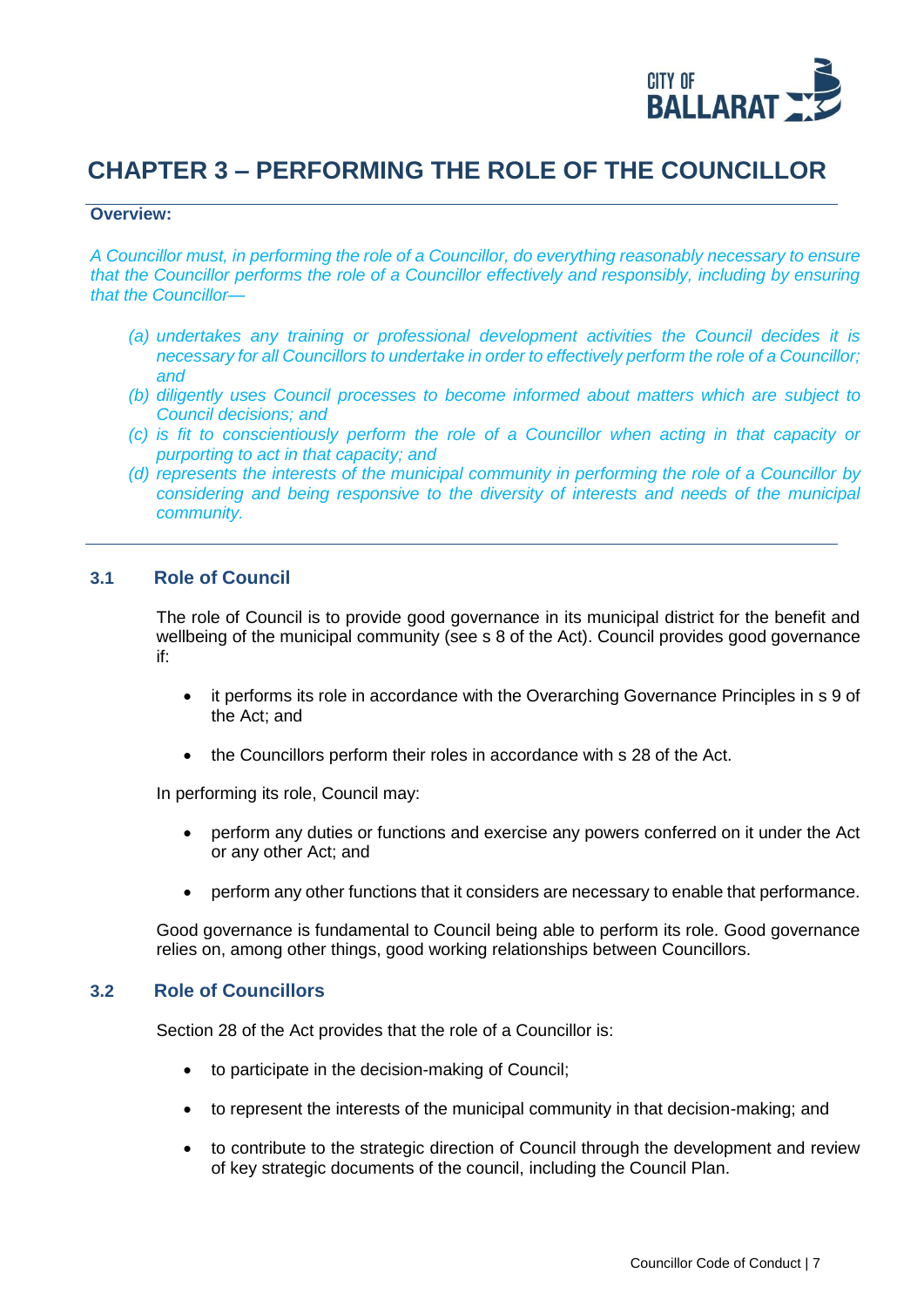

In performing the role of a Councillor, a Councillor must:

- consider the diversity of interests and needs of the municipal community;
- support the role of Council;
- acknowledge and support the role of the Mayor;
- act lawfully and in accordance with the oath or affirmation of office;
- act in accordance with the Standards of Conduct; and
- comply with Council procedures required for good governance.

The role of a Councillor expressly excludes the performance of any responsibilities or functions of the Chief Executive Officer (**CEO**).

#### <span id="page-7-0"></span>**3.3 Role of the Mayor**

Section 18 of the Act provides that the role of the Mayor is to:

- chair Council meetings;
- be the principal spokesperson for Council;
- lead engagement with the municipal community on the development of the Council Plan;
- report to the municipal community, at least once each year, on the implementation of the Council Plan;
- promote behaviour among Councillors that meets the Standards of Conduct set out in the Councillor Code of Conduct;
- assist Councillors to understand their role:
- take a leadership role in ensuring the regular review of the performance of the CEO;
- provide advice to the CEO when the CEO is setting the agenda for Council meetings; and
- perform civic and ceremonial duties on behalf of Council.

#### <span id="page-7-1"></span>**3.4 Role of the CEO**

Section 94A of the *Local Government Act 1989* sets out the functions of the CEO, which include:

- establishing and maintaining an appropriate organisational structure for Council;
- ensuring Council decisions are implemented without undue delay;
- day to day management of Council's operations in accordance with the Council Plan;
- developing, adopting and disseminating an Employee Code of Conduct;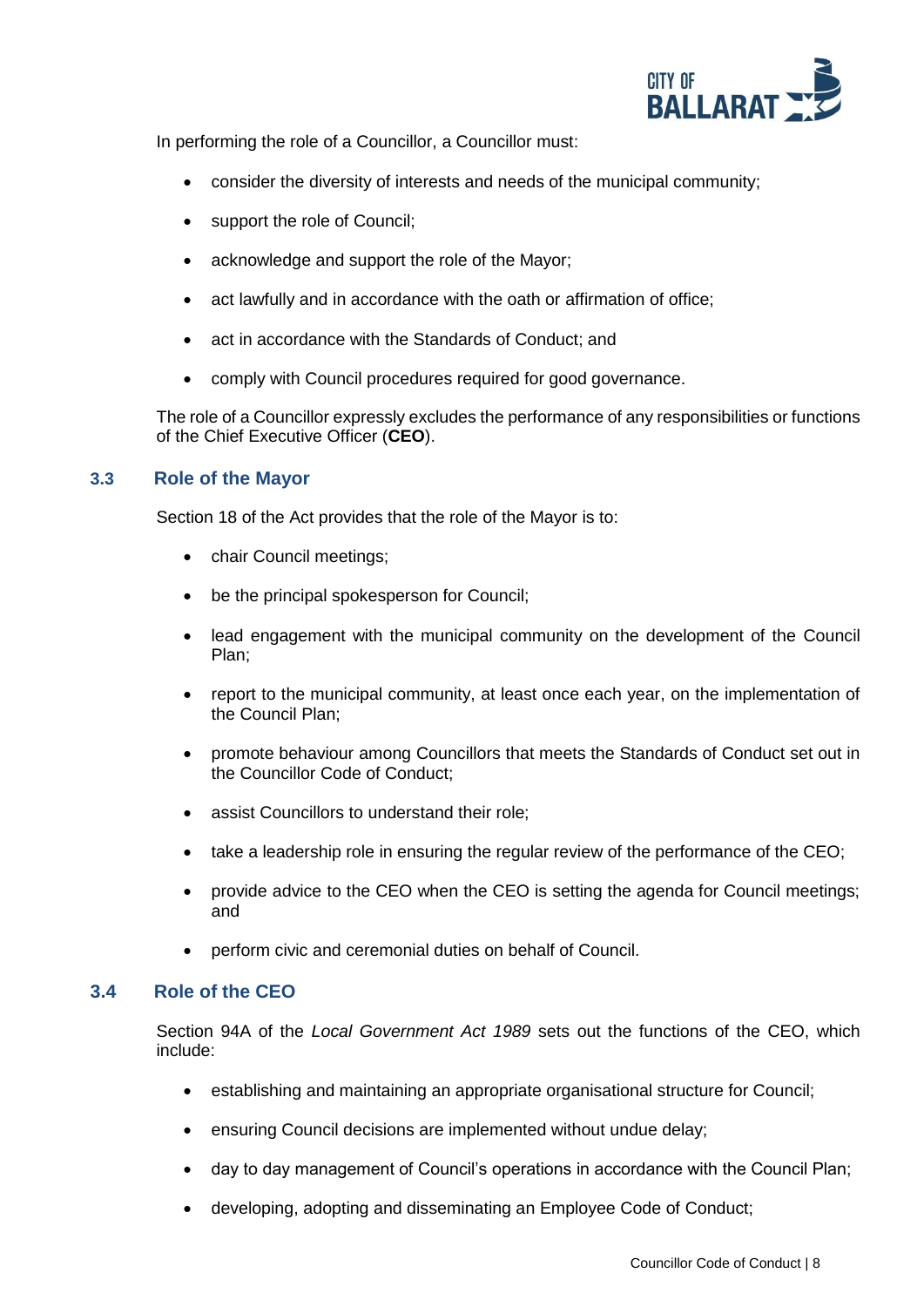

- providing timely advice to Council;
- ensuring that Council receives timely and reliable advice about its legal obligations;
- supporting the Mayor in the performance of the Mayor's role; and
- carrying out Council's obligations as an employer with respect to Councillors as deemed employees under the workplace health and safety legislation.

From 1 July 2021, s 94A of the *Local Government Act 1989* will be replaced by s 46 of the Act. The CEO's functions will then include:

- supporting the Mayor and the Councillors in the performance of their roles;
- ensuring the effective and efficient management of the day to day operations of the Council;
- ensuring that Council receives timely and reliable advice about its legal obligations;
- supporting the Mayor in the performance of the Mayor's role;
- setting the agenda for Council meetings after consulting the Mayor;
- when requested by the Mayor, reporting to Council in respect of the implementation of a Council decision;
- carrying out Council's obligations as an employer with respect to Councillors as deemed employees under the workplace health and safety legislation;
- establishing and maintaining an organisational structure for Council;
- being responsible for all staffing matters, including appointing, directing, managing and dismissing members of Council staff; and
- managing interactions between members of Council staff and Councillors and ensuring that policies, practices and protocols that support arrangements for interaction between Council staff and Councillors.

The CEO will determine the extent to which Councillors will be informed of decisions made in pursuit of these functions. Councillors acknowledge that any information provided by the CEO is provided as a courtesy and in pursuit of maintaining good working relationships.

Councillors accept that they must not seek to direct the CEO with respect to the fulfilment of these functions.

It is neither the role nor the responsibility of the CEO to mediate disagreements arising between Councillors, or to draft, or otherwise assist in the drafting of, an application under this Code or the Act.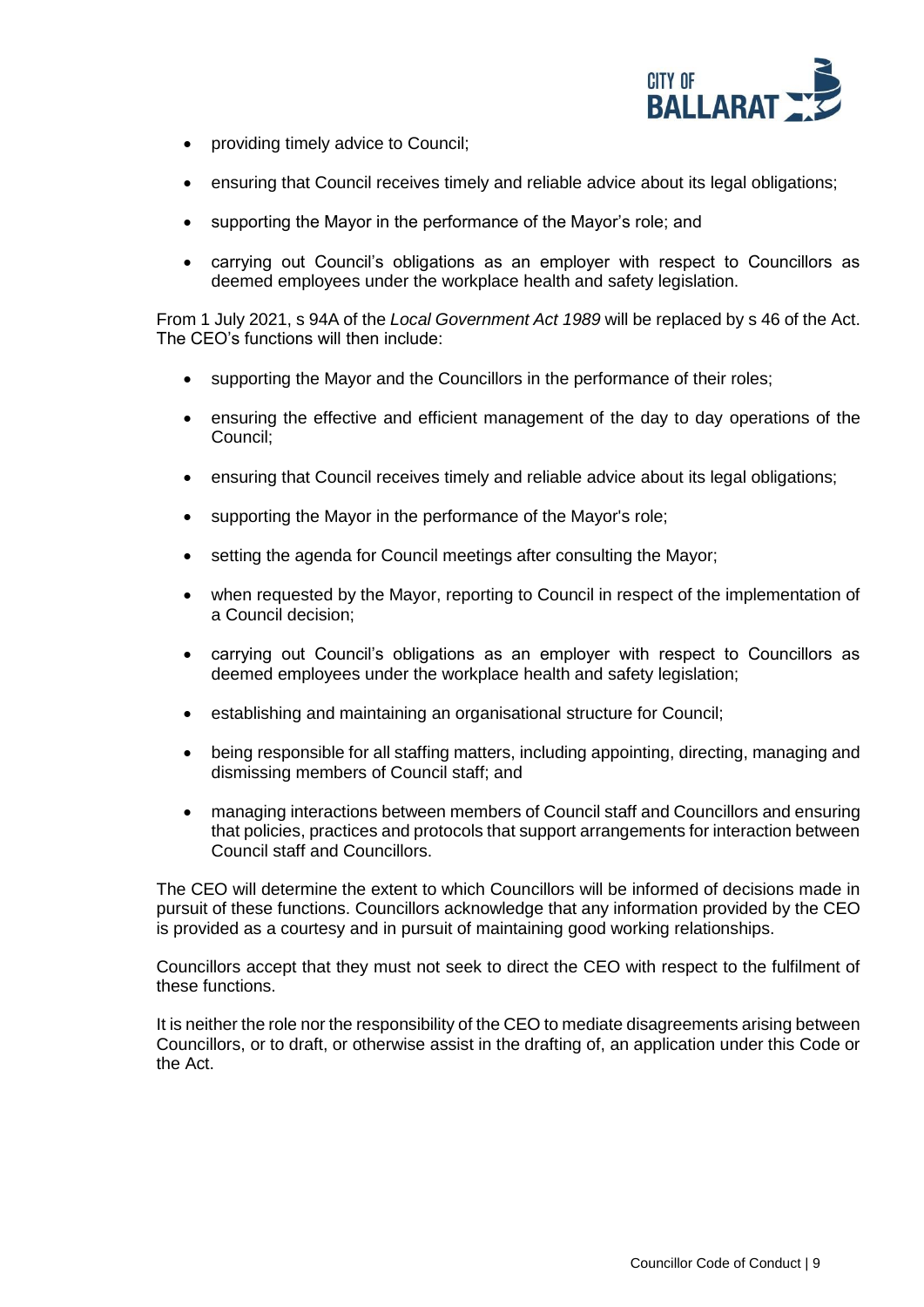

#### <span id="page-9-0"></span>**3.5 Role of Councillor Conduct Officer**

The CEO will from time to time appoint a member of Council staff as the Councillor Conduct Officer under s 150 of the Act.

The Councillor Conduct Officer must:

- assist Council in the implementation and conduct of the internal arbitration process;
- assist the Principal Councillor Conduct Registrar to perform his or her functions; and
- assist the Principal Councillor Conduct Registrar in relation to any request for information.

It is neither the role nor the responsibility of the Councillor Conduct Officer to draft, or to otherwise assist in the drafting of, an application under this Code or the Act.

#### <span id="page-9-1"></span>**3.6 Role of the Principal Councillor Conduct Registrar**

The Principal Councillor Conduct Registrar is appointed by the Secretary Department of Jobs, Precincts and Regions under s 148 of the Act and is employed by the State Government under Part 3 of the *Public Administration Act 2004*. The role of the Principal Councillor Conduct Registrar relevantly includes:

- receiving and examining applications for the appointment of an arbiter;
- appointing an arbiter from the panel list kept by the Secretary Department of Jobs, Precincts and Regions as required; and
- publishing guidelines in relation to processes and procedures relating to internal arbitration process applications as considered necessary.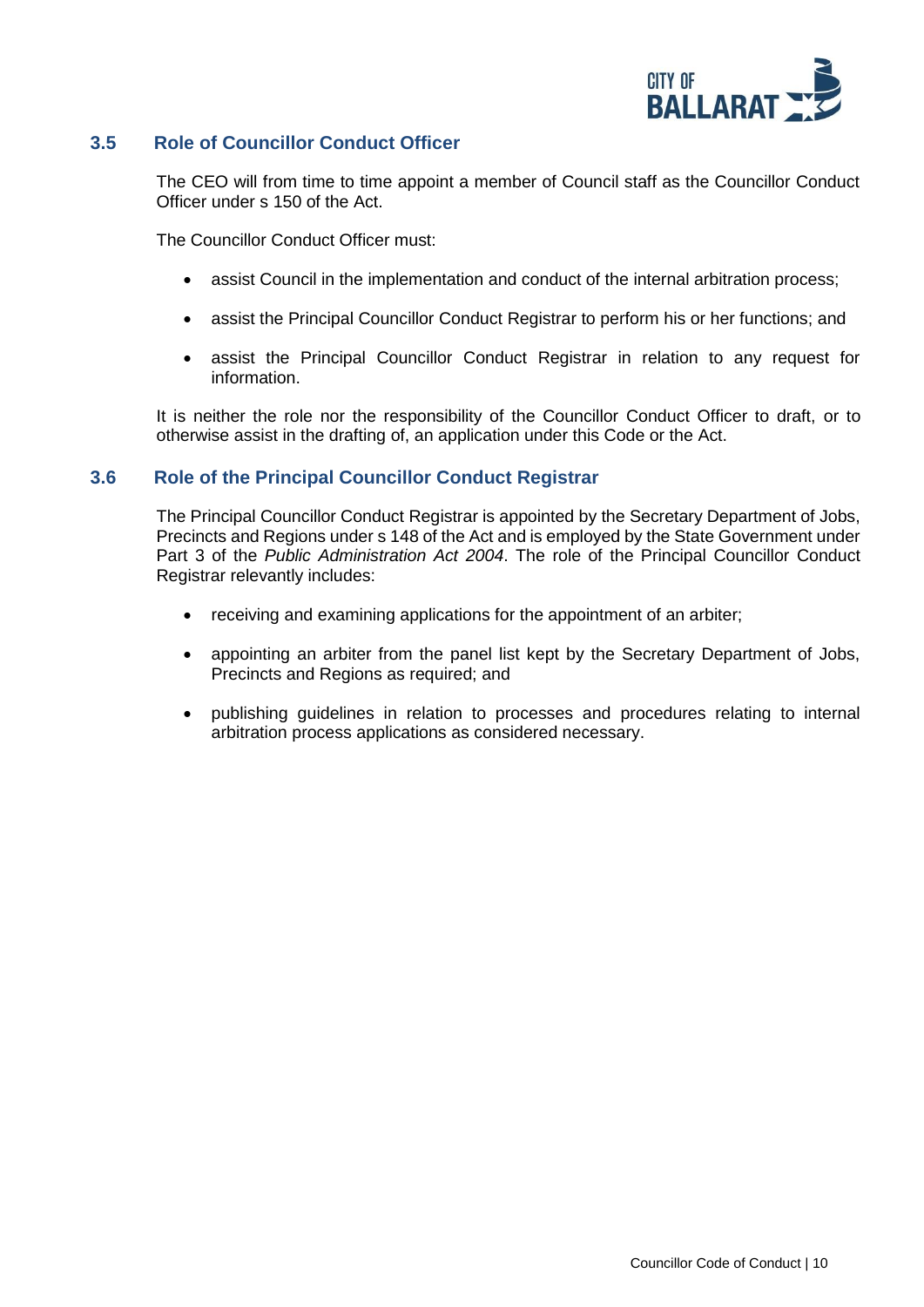

## <span id="page-10-0"></span>**CHAPTER 4 – STANDARDS OF CONDUCT**

#### **Overview:**

*The Standards of Conduct to be observed by Councillors are set out in the Regulations. Failure to comply with the Standards of Conduct constitutes 'misconduct' for the purposes of the Act. If allegations of misconduct cannot be resolved between Councillors informally, they will be referred to the internal arbitration process, which may result in the imposition of sanctions.*

#### <span id="page-10-1"></span>**4.1 Treatment of Others**

A Councillor must, in performing the role of a Councillor, treat other Councillors, members of Council staff, the municipal community and members of the public with dignity, fairness, objectivity, courtesy and respect, including by ensuring that the Councillor:

- takes positive action to eliminate discrimination, sexual harassment and victimisation in accordance with the Equal Opportunity Act 2010;
- supports Council in fulfilling its obligation to achieve and promote gender equality;
- does not engage in abusive, obscene or threatening behaviour in their dealings with members of the public, Council staff and Councillors; and
- in considering the diversity of interests and needs of the municipal community, treats all persons with respect and has due regard for their opinions, beliefs, rights and responsibilities.

#### <span id="page-10-2"></span>**4.2 Performing the role of Councillor**

A Councillor must, in performing the role of a Councillor, do everything reasonably necessary to ensure that the Councillor performs the role of a Councillor effectively and responsibly, including by ensuring that the Councillor:

- undertakes any training or professional development activities that Council decides it is necessary for all Councillors to undertake to effectively perform the role of a Councillor;
- diligently uses Council processes to become informed about matters which are subject to Council decisions;
- is fit to conscientiously perform the role of a Councillor when acting in that capacity or purporting to act in that capacity; and
- consider the diversity of backgrounds, interests and needs of the local community and be inclusive of all communities in Ballarat including but not limited to the Aboriginal and Torres Strait Islander community, the Intercultural community and the LGBTIQ community.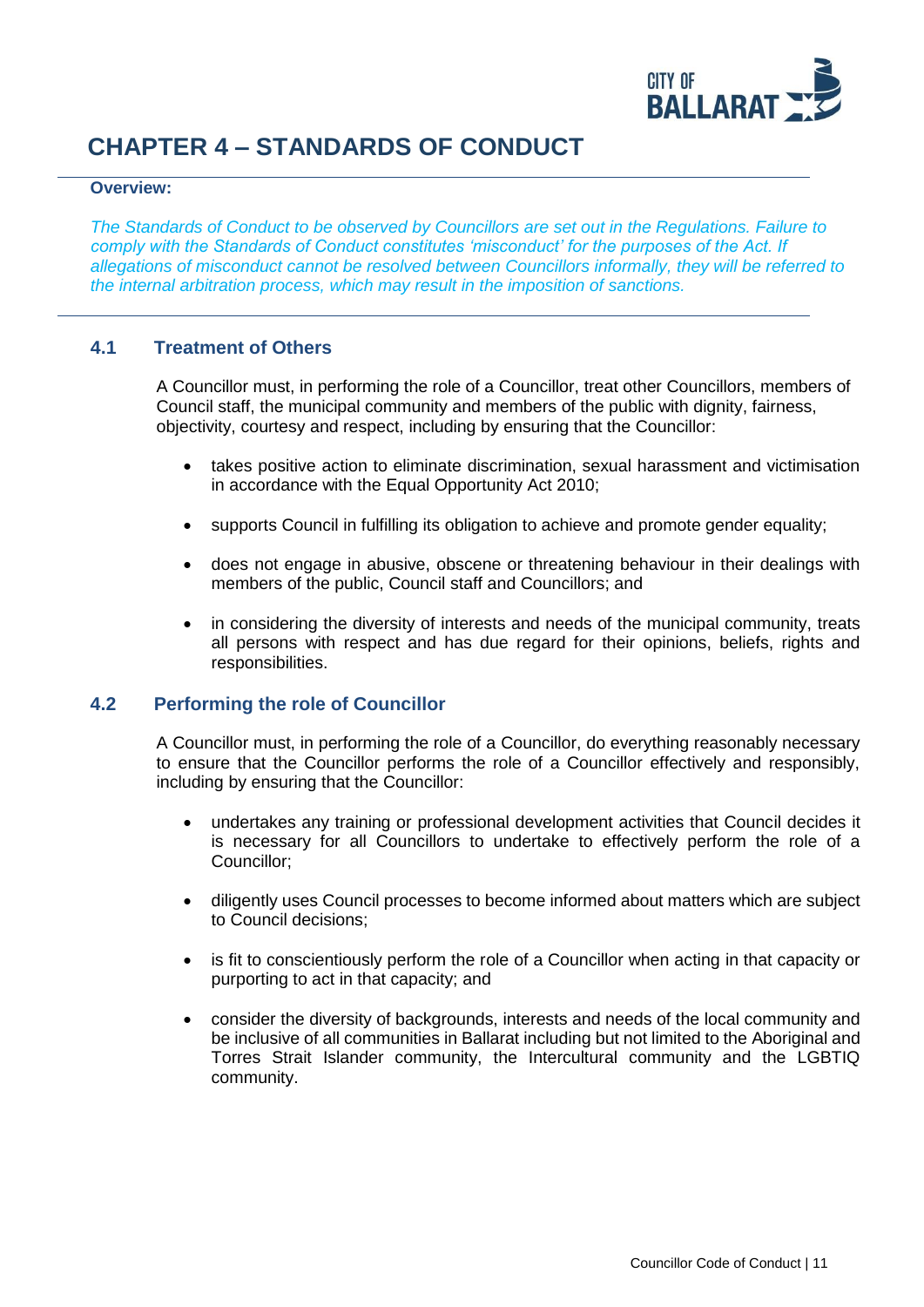

#### <span id="page-11-0"></span>**4.3 Compliance with Good Governance Measures**

A Councillor, in performing the role of a Councillor, to ensure the good governance of Council, must diligently and properly comply with the following:

- any policy, practice or protocol developed and implemented by the CEO in accordance with s 46 of the Act for managing interactions between members of Council staff and Councillors;
- the Council expenses policy adopted and maintained by Council under s 41 of the Act;
- the Governance Rules developed, adopted and kept in force by Council under s 60 of the Act; and
- any directions of the Minister for Local Government issued under s 175 of the Act (governance directions).

#### <span id="page-11-1"></span>**4.4 Councillor must not discredit or mislead Council or public**

In performing the role of a Councillor, a Councillor must:

- ensure that their behaviour does not bring discredit upon Council; and
- not deliberately mislead Council or the public about any matter related to the performance of their public duties.

#### <span id="page-11-2"></span>**4.5 Standards do not limit robust political debate**

Councillors acknowledge that nothing in the Standards of Conduct is intended to limit, restrict or detract from robust public debate in a democracy. So, while Councillors must always meet these Standards of Conduct, participation in vigorous debate of matters before Council for decision should not be viewed as being inconsistent with them.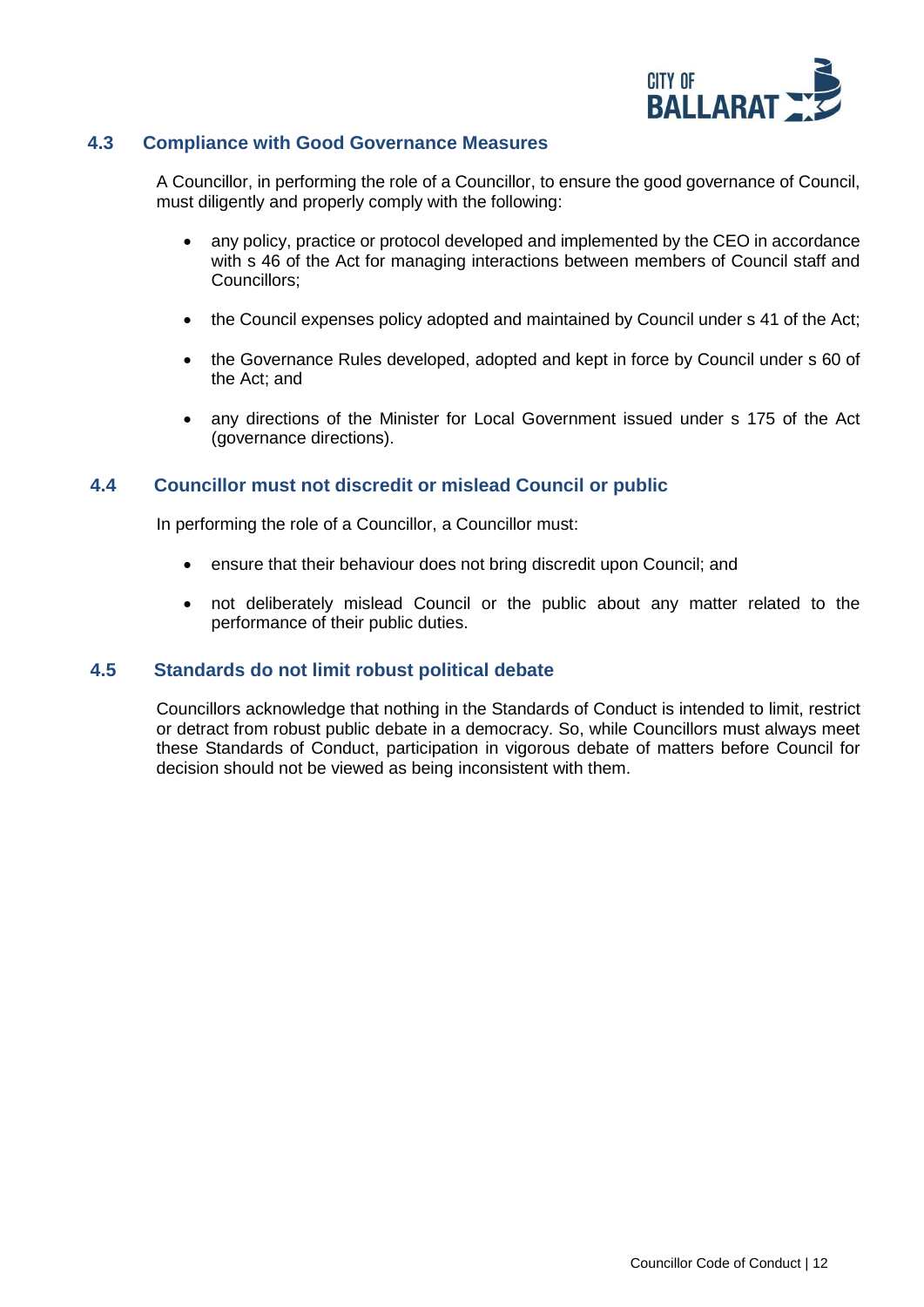

## <span id="page-12-0"></span>**CHAPTER 5 – PROHIBITED CONDUCT**

#### **Overview:**

*In addition to observing the Standards of Conduct, Councillors acknowledge that the Act prohibits them from engaging in certain conduct and that doing so constitutes a criminal offence. This conduct relates to:*

- *misuse of position;*
- *improper direction and improper influence;*
- *confidential information;*
- *conflict of interest; and*
- *electoral conduct.*

*Councillors acknowledge that, while these matters are not Standards of Conduct and are not to be addressed as a contravention of this Code, they undertake to comply with them.*

*In the case of non-compliance, these matters could be the subject of an application to a Councillor Conduct Panel made by the Chief Municipal Inspector, or of a complaint to the Local Government Inspectorate, the Independent Broad-based Anti-corruption Commission or Victoria Police, depending on the nature of the allegation.*

#### <span id="page-12-1"></span>**5.1 Misuse of position**

A Councillor must not misuse his or her position:

- to gain or attempt to gain, directly or indirectly, an advantage for themselves or for any other person; or
- to cause, or attempt to cause, detriment to Council or another person.

Circumstances involving the misuse of position by a Councillor include, but are not limited to:

- making improper use of information acquired as a result of the Councillor's position (current and past);
- disclosing information that is confidential information;
- directing, or improperly influencing, or seeking to direct or improperly influence, a member of Council staff;
- exercising or performing, or purporting to exercise of perform, a power, duty or function that the Councillor is not authorised to exercise or perform;
- using public funds or resources in a manner that is improper or unauthorised; and
- participating in a decision on a matter in which the Councillor has a conflict of interest.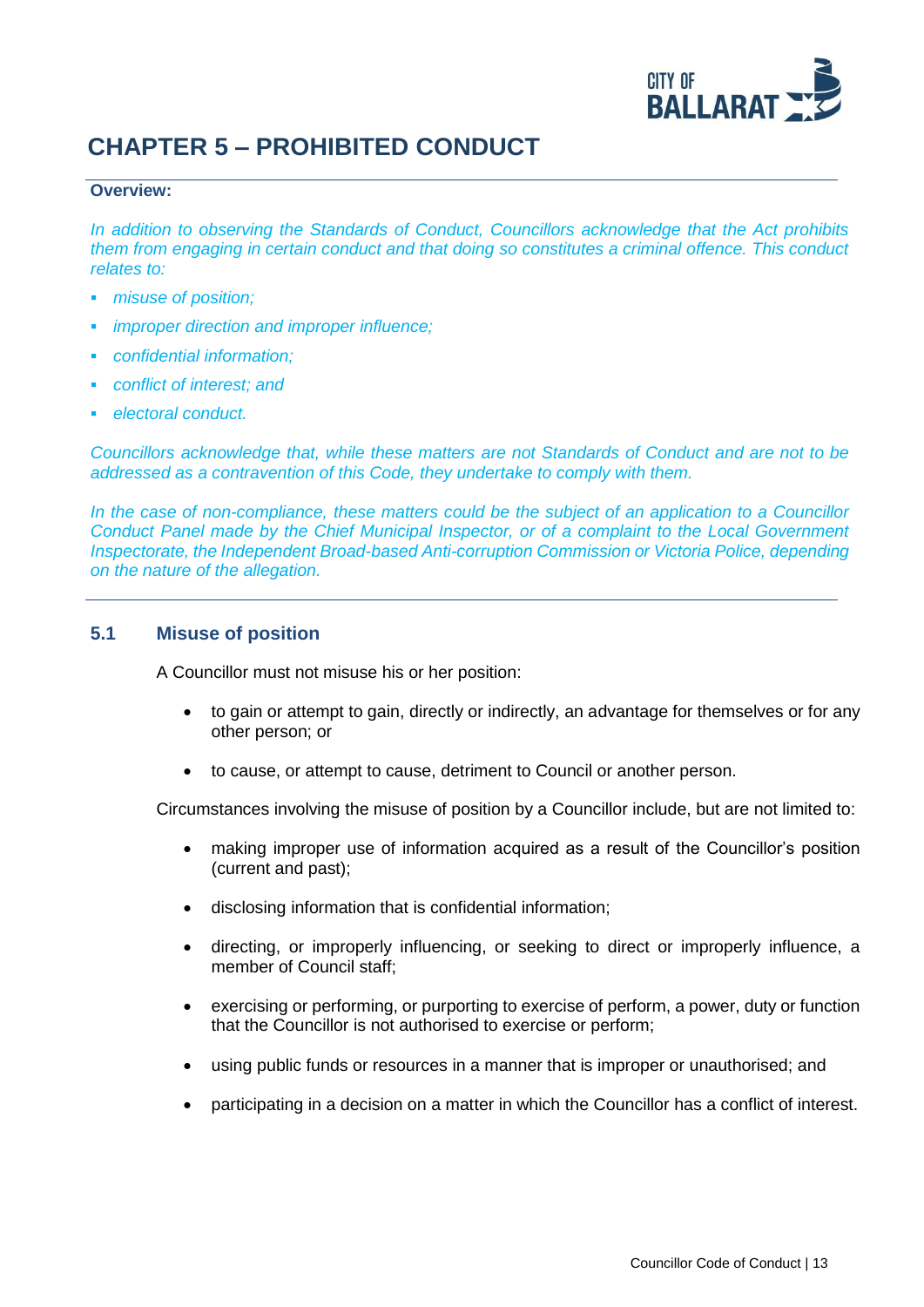

#### <span id="page-13-0"></span>**5.2 Directing a member of Council staff**

A Councillor must not intentionally direct, or seek to direct, a member of Council staff:

- in the exercise of a delegated power, or the performance of a delegated duty or function of Council;
- in the exercise of a power or the performance of a duty or function exercised or performed by the staff member as an authorised officer under the Act or any other Act;
- in the exercise of a power or the performance of a duty or function the staff member exercises or performs in an office or position the staff member holds under the Act or another Act; or
- in relation to advice provided to Council or a delegated committee, including advice in a report to Council or delegated committee.

#### <span id="page-13-1"></span>**5.3 Confidential Information**

A Councillor must not intentionally or recklessly disclose information that the he or she knows, or should reasonably know, is confidential information.

For the purposes of the Act 'confidential information' means the following information:

- Council business information, being information that would prejudice the Council's position in commercial negotiations if prematurely released;
- security information, being information that if released is likely to endanger the security of Council property or the safety of any person;
- land use planning information, being information that if prematurely released is likely to encourage speculation in land values;
- law enforcement information, being information which if released would be reasonably likely to prejudice the investigation into an alleged breach of the law or the fair trial or hearing of any person;
- legal privileged information, being information to which legal professional privilege or client legal privilege applies;
- personal information, being information which if released would result in the unreasonable disclosure of information about any person or their personal affairs;
- private commercial information, being information provided by a business, commercial or financial undertaking that:
	- o relates to trade secrets; or
	- $\circ$  if released, would unreasonably expose the business, commercial or financial undertaking to disadvantage;
- confidential meeting information, being the records of meetings closed to the public under the Act;
- internal arbitration information, being information specified in s 145 of the Act;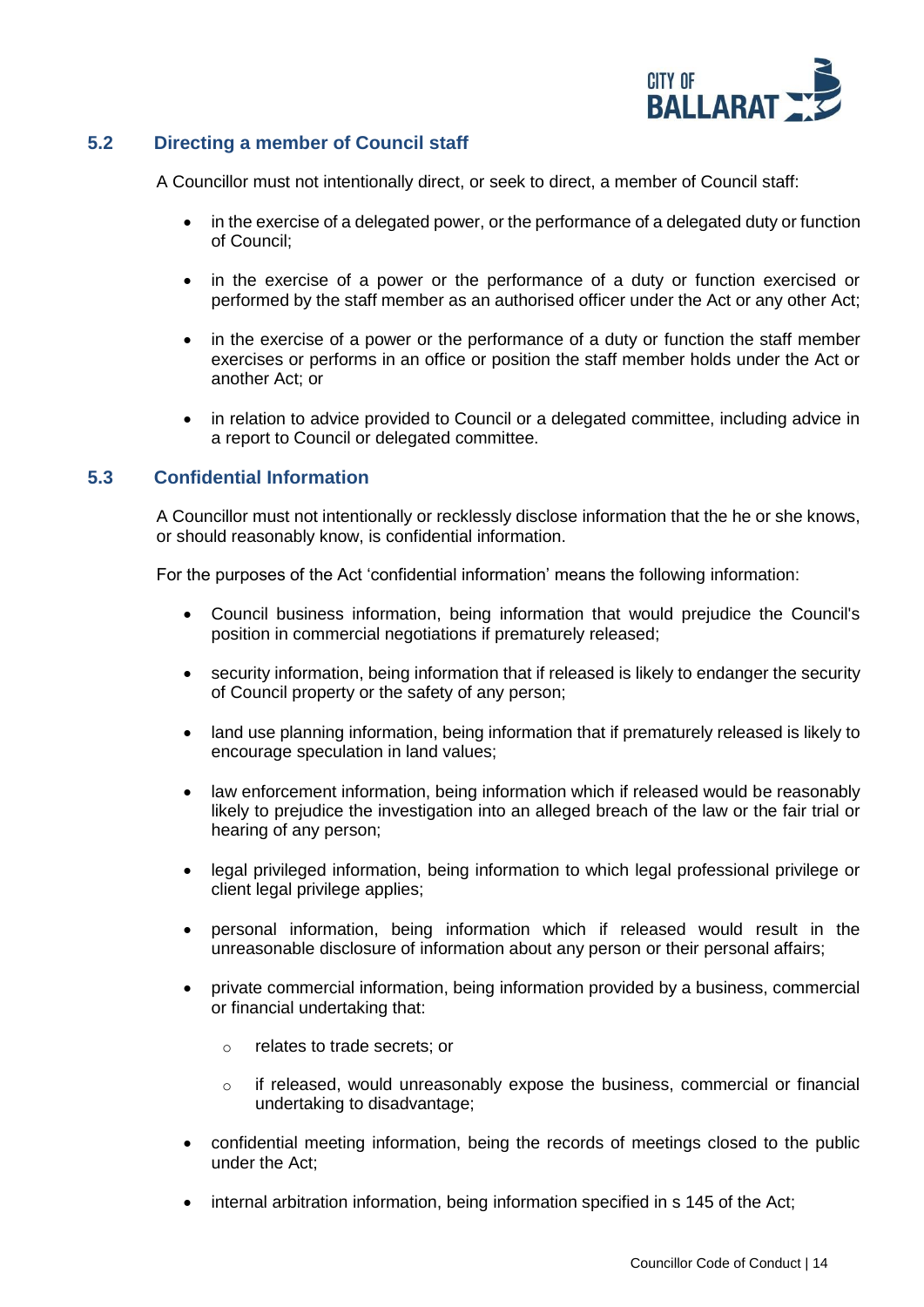

- Councillor Conduct Panel confidential information, being information specified in s 169 of the Act;
- information prescribed by regulations to be confidential information for the purposes of the Act; and
- information that was confidential information for the purposes of s 77 of the *Local Government Act 1989*.

A Councillor may disclose information that would be considered 'confidential information' if the information that is disclosed is information that Council has determined should be publicly available.

Otherwise, a Councillor may disclose information that the he or she knows is confidential information in the following circumstances:

- for the purposes of any legal proceedings arising out of the Act;
- to a court or tribunal in the course of legal proceedings;
- pursuant to an order of a court or tribunal;
- in the course of an internal arbitration and for the purposes of the internal arbitration process;
- in the course of a Councillor Conduct Panel hearing and for the purposes of the hearing;
- to a Municipal Monitor to the extent reasonably required by the Municipal Monitor;
- to the Chief Municipal Inspector to the extent reasonably required by the Chief Municipal Inspector;
- to a Commission of Inquiry to the extent reasonably required by the Commission of Inquiry; and
- to the extent reasonably required for any other law enforcement purposes.

Councillors acknowledge that they will have access to confidential information in many forms and that it will not always be labelled as being 'confidential'. Councillors will take reasonable steps to inform themselves about the confidential nature of any Council information before discussing it outside the organisation.

#### <span id="page-14-0"></span>**5.4 Conflict of Interest**

If a Councillor has a conflict of interest in a matter which is to be considered or discussed at a meeting of Council or a delegated committee, a meeting of a community asset committee, or any other meeting held under the auspices of Council, the Councillor must, if he or she is attending the meeting, disclose the conflict of interest in accordance with the Governance Rules (unless any of the exemptions apply).

A Councillor may have a 'general' or a 'material' conflict of interest in a matter being considered at a meeting.

A Councillor has a 'general' conflict of interest in a matter if an impartial, fair-minded person would consider that the Councillor's private interests could result in the Councillor acting in a manner that is contrary to their public duty.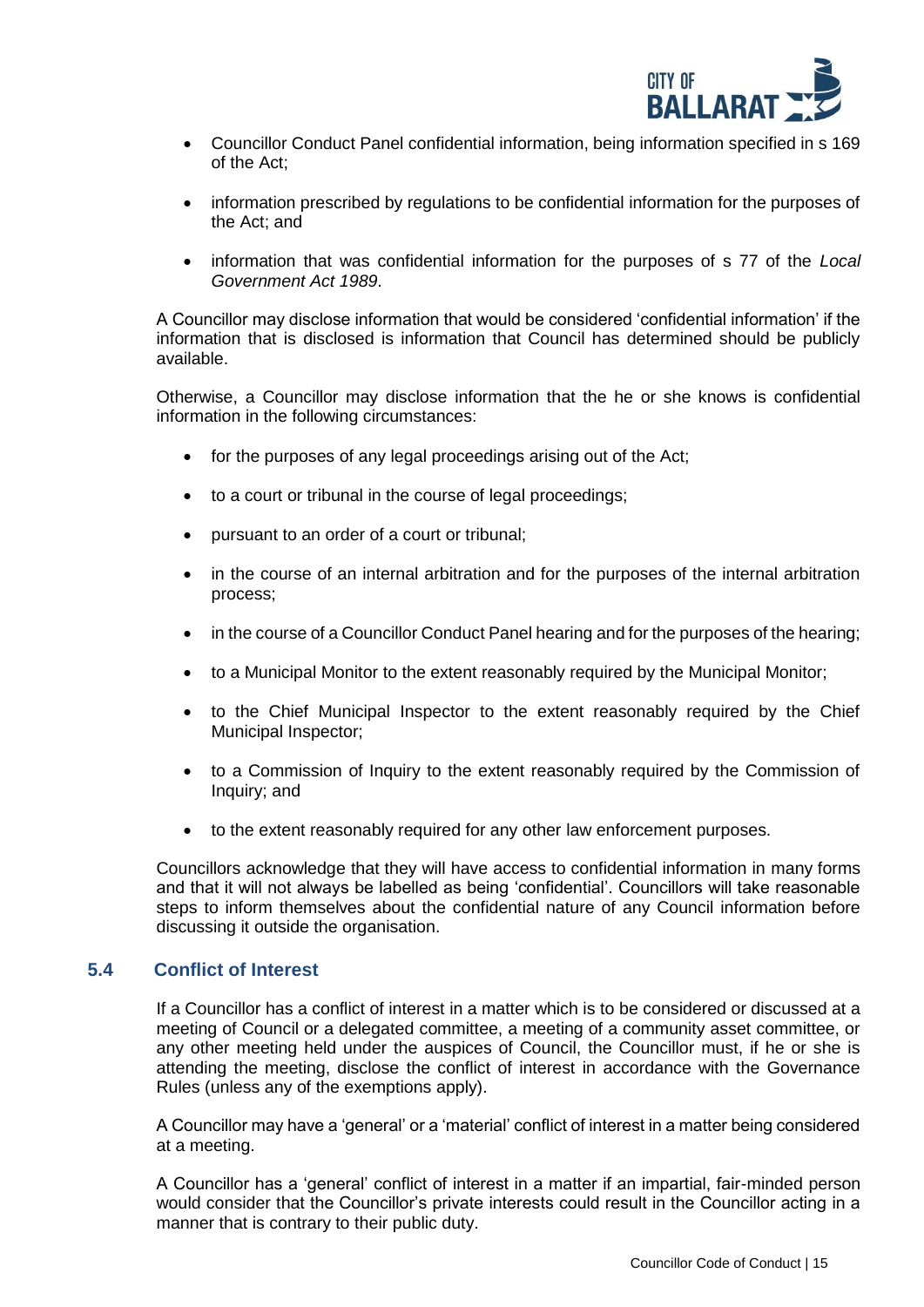

For the purposes of general conflict of interest:

- 'private interests' means any direct or indirect interest of a Councillor that does not derive from their public duty and does not include an interest that is only a matter of personal opinion or belief; and
- 'public duty' means the responsibilities and obligations that a Councillor has to members of the public in their role as a relevant person.

A Councillor has a 'material' conflict of interest in respect of a matter if an affected person would gain a benefit or suffer a loss depending on the outcome of the matter.

The benefit may arise or the loss incurred:

- directly or indirectly; or
- in a pecuniary or non-pecuniary form.

For the purposes of a material conflict of interest, any of the following is an 'affected person':

- the Councillor;
- a family member of the Councillor;
- a body corporate of which the Councillor or their spouse or domestic partner is a Director or a member of the governing body;
- an employer of the Councillor, unless the employer is a public body;
- a business partner of the Councillor;
- a person for whom the Councillor is a consultant, contractor or agent;
- a beneficiary under a trust or an object of a discretionary trust of which the Councillor is a trustee; and
- a person from whom the Councillor has received a disclosable gift (i.e. exceeding \$500 in value).

Councillors acknowledge that they must be clear about their associations with parties external to Council and to avoid conflicts between those associations and their role as Councillors.

#### <span id="page-15-0"></span>**5.5 Other legislative requirements**

The Act includes requirements relating to eligibility to be a Councillor, electoral conduct and the election period ('caretaker period'). Allegations in relation to contravention of these provisions should be directed to the Victorian Electoral Commission or the Local Government Inspectorate, depending on the nature of the allegation, for investigation and any consequent action.

Councillors acknowledge that they are responsible for complying with the various provisions relating to these matters.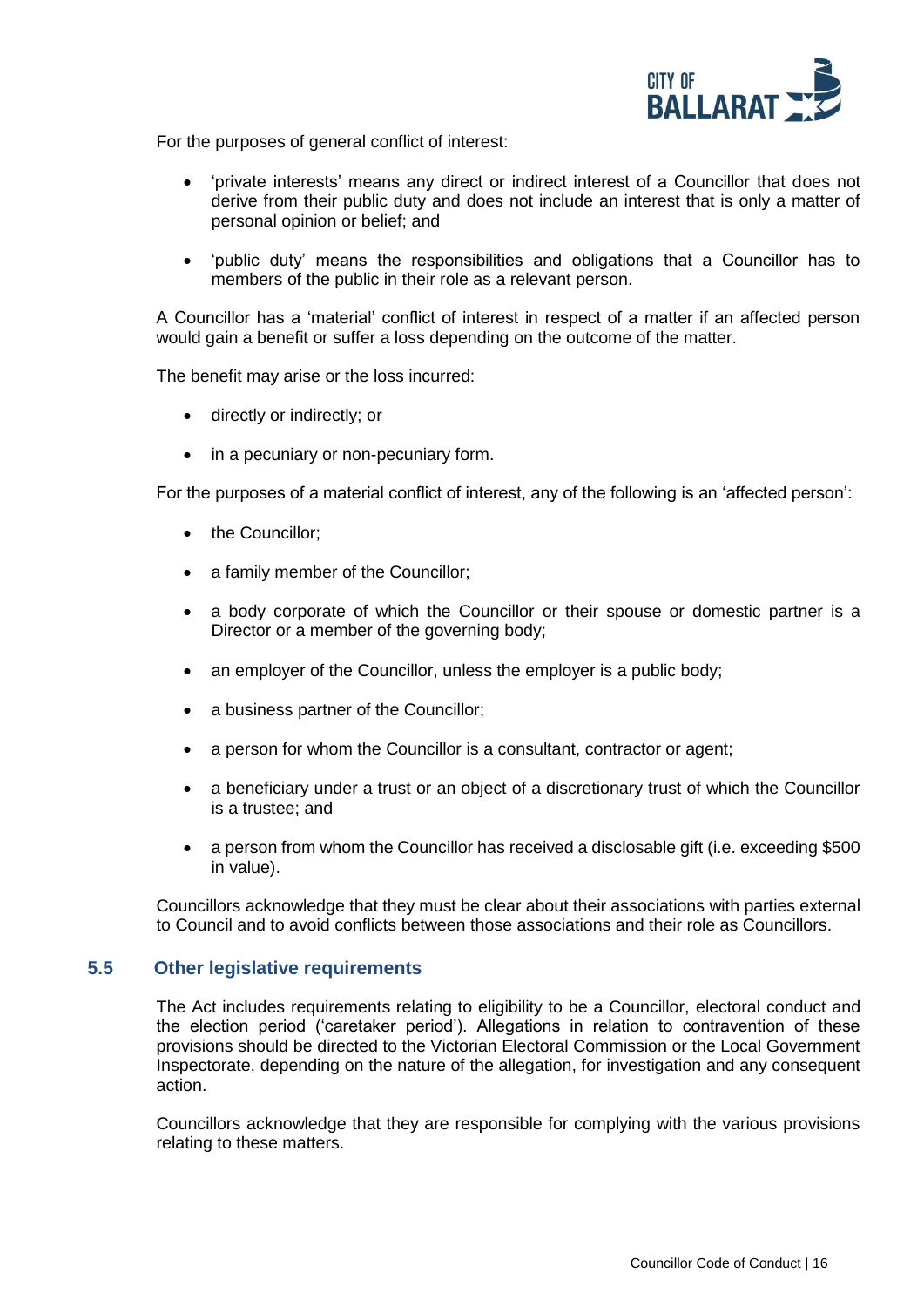

## <span id="page-16-0"></span>**CHAPTER 6 – GOOD GOVERNANCE MEASURES**

#### **Overview:**

*Nothing in this part of the Code is intended to impose a binding Standard of Conduct on Councillors. These matters are expressed as operating in addition to the Standards of Conduct. Further, nothing in this part of the Code is intended to modify or derogate from the Standards of Conduct.* 

*This part of the Code sets out conduct that the Councillors agree will contribute to the good governance, integrity and responsible operation of Council.*

#### <span id="page-16-1"></span>**6.1 Overarching Governance Principles**

Councillors will support the role of Council by ensuring that Council gives effect to the overarching governance principles when participating in Council's decision-making functions.

The overarching governance principles are set out in s 9(2) of the Act and are as follows:

- Council decisions are to be made and actions taken in accordance with the relevant law;
- priority is to be given to achieving the best outcomes for the municipal community, including future generations;
- the economic, social and environmental sustainability of the municipal district, including mitigation and planning for climate change risks, is to be promoted;
- the municipal community is to be engaged in strategic planning and strategic decision making;
- innovation and continuous improvement is to be pursued;
- collaboration with other councils and governments and statutory bodies is to be sought;
- the ongoing financial viability of Council is to be ensured;
- regional, state and national plans and policies are to be taken into account in strategic planning and decision making; and
- the transparency of Council decisions, actions and information is to be ensured.

#### <span id="page-16-2"></span>**6.2 Council decision making**

Councillors are committed to ensuring a high level of transparency in Council's decisions and Council's decision-making processes. Councillors acknowledge that Council decisions cannot be made other than by resolutions made at properly constituted Council meetings following fulsome public debate in the Council Chamber. While Councillors will engage in informal discussion of matters coming before Council for decision, they acknowledge that these informal discussions are not decision-making forums, and that a final position on such matters cannot be reached before the Council meeting.

Councillors acknowledge the role that reports prepared by members of Council staff provide professional advice which assists in informing Councillors about matters before Council for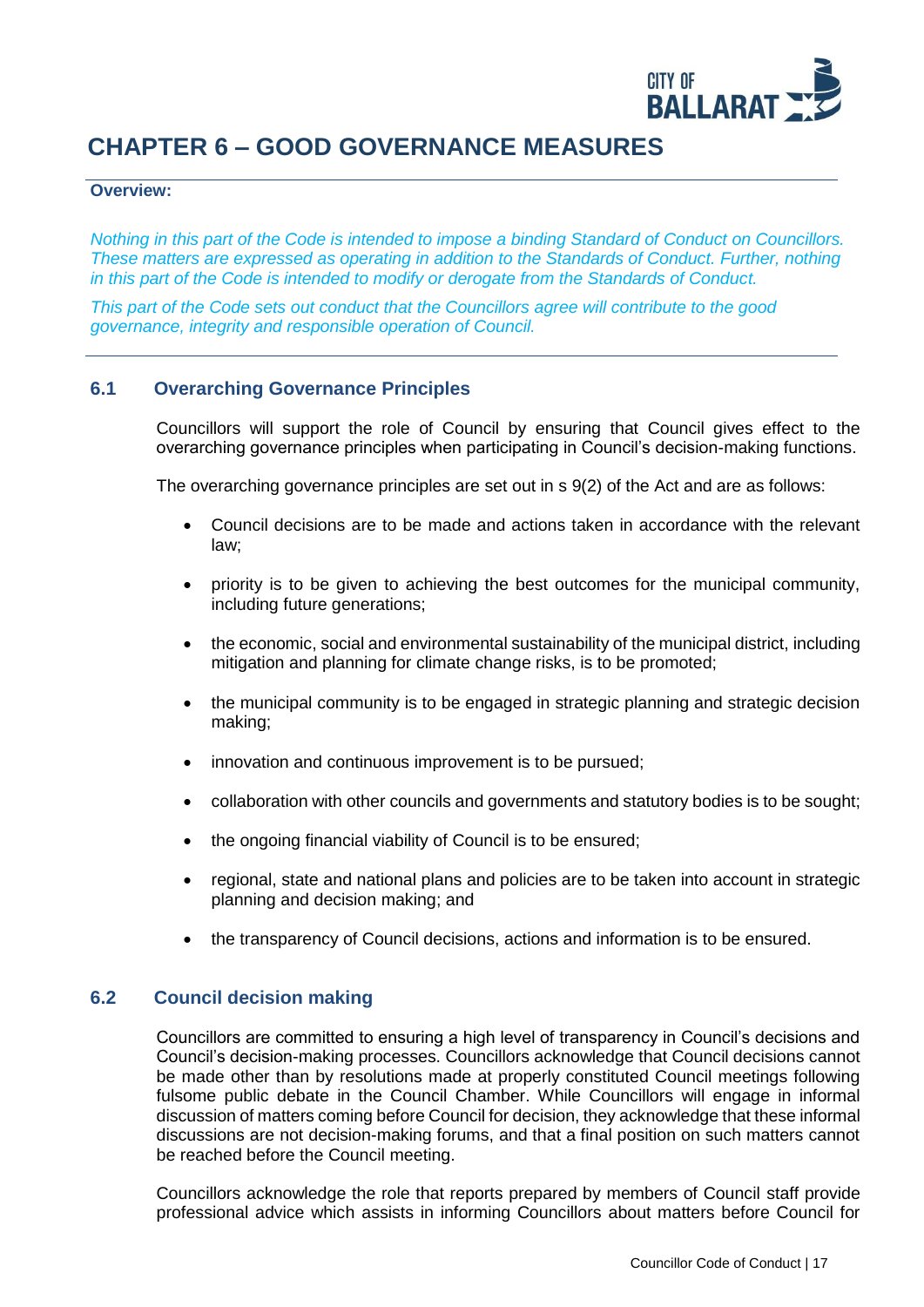

decision. Councillors will pay respect and attention to the information provided by members of Council staff to assist Council's decision-making functions.

#### <span id="page-17-0"></span>**6.3 Use of Council resources**

Councillors commit to using Council resources effectively, economically and only for proper purposes connected with their role as a Councillor, consistent with relevant Council policies and procedures.

In particular, Councillors will:

- maintain adequate security over Council property, facilities and resources provided by Council to assist in performing their role;
- comply with any legislation and Council policies and procedures applying to the use of Council property, facilities and resources provided by Council to assist in performing their role;
- not use Council resources, including the services of members of Council staff, for private purposes, unless authorised to do so, and paying for those resources where required to do so; and
- not use public funds or resources in a manner that is improper or unauthorised.

#### <span id="page-17-1"></span>**6.4 Gifts and benefits**

Councillors will avoid situations giving rise to the appearance that a person or body, through the provision of gifts, benefits or hospitality of any kind, is attempting to gain favourable treatment from an individual Councillor or from Council.

Councillors will take all reasonable steps to ensure that their immediate family members do not receive gifts or benefits that give rise to the appearance of an attempt to gain favourable treatment.

Councillors will only accept gifts that exceed the gift disclosure threshold (currently, \$500) if:

- the name and address of the person making the gift are known to them; or
- at the time when the gift is made, they reasonably believe that the name and address provided are the true name and address of the person making the gift.

Anonymous gifts that exceed the gift disclosure threshold will be disposed of to Council within thirty (30) days of receiving the gift.

Councillors will comply with the Councillor Gift Policy, once adopted, and any other policies and procedures adopted by Council from time to time relevant to the acceptance of gifts.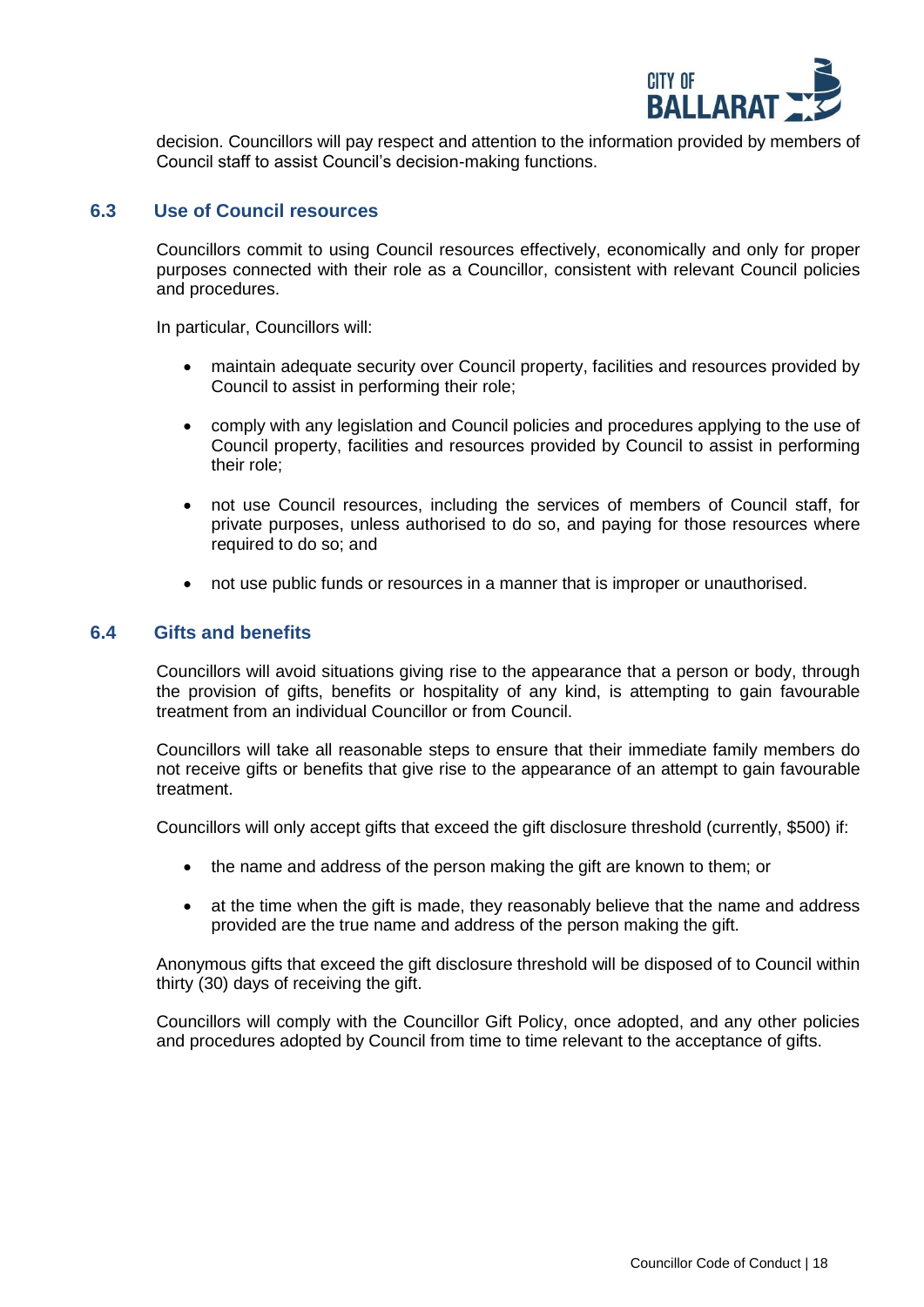

#### <span id="page-18-0"></span>**6.5 External communications**

Councillors recognise that, as representatives of the local community, they have a primary responsibility to be responsive to community views and to adequately communicate the position and decisions of Council.

Councillors are committed to respecting the function of the Mayor as the spokesperson of Council in accordance with the Act.

Councillors undertake to comply with Council's Communication Policy and any other relevant policies, as adopted from time to time, including recognition of and respect for the:

- role of the Mayor as the principal spokesperson of Council, including in communications with the media on behalf of Council;
- role of the CEO in communicating with the media on behalf of Council with respect to matters of an operational nature; and
- practice of directing media enquiries to Council's Communications Team at first instance.

Councillors acknowledge that individual Councillors are entitled to express their personal opinions through the media. In doing so, Councillors will make it clear that such comment is their personal view and does not represent the position of Council. Councillors will ensure that such comments avoid being derogatory, offensive or insulting of Council, Councillors, members of Council staff, members of the community and others and are factually accurate.

#### <span id="page-18-1"></span>**6.6 Personal dealings with Council**

When Councillors deal with Council in their private capacity (eg as a ratepayer, recipient of a Council service or applicant for a permit), they will not expect or request preferential treatment in relation to any such private matter. Councillors will avoid any action that could lead members of Council staff or members of the community to believe that they are seeking preferential treatment.

#### <span id="page-18-2"></span>**6.7 Occupational Health and Safety**

Councillors acknowledge that meeting Council's obligations as an employer under the *Occupational Health and Safety Act 2004* by, among other things, providing a safe workplace for members of Council staff and visitors to Council premises is essential.

Councillors are committed to working in ways that protect and promote the health and safety of members of Council staff and visitors to Council premises and to minimise risks to them.

#### <span id="page-18-3"></span>**6.8 Elections**

Councillors may nominate as candidates in elections at all levels of government. If nominating as a candidate in an election, or assisting in the campaign of a candidate in an election, Councillors commit to not using their position as a Councillor for purposes associated with their campaign, or the campaign of any other candidate.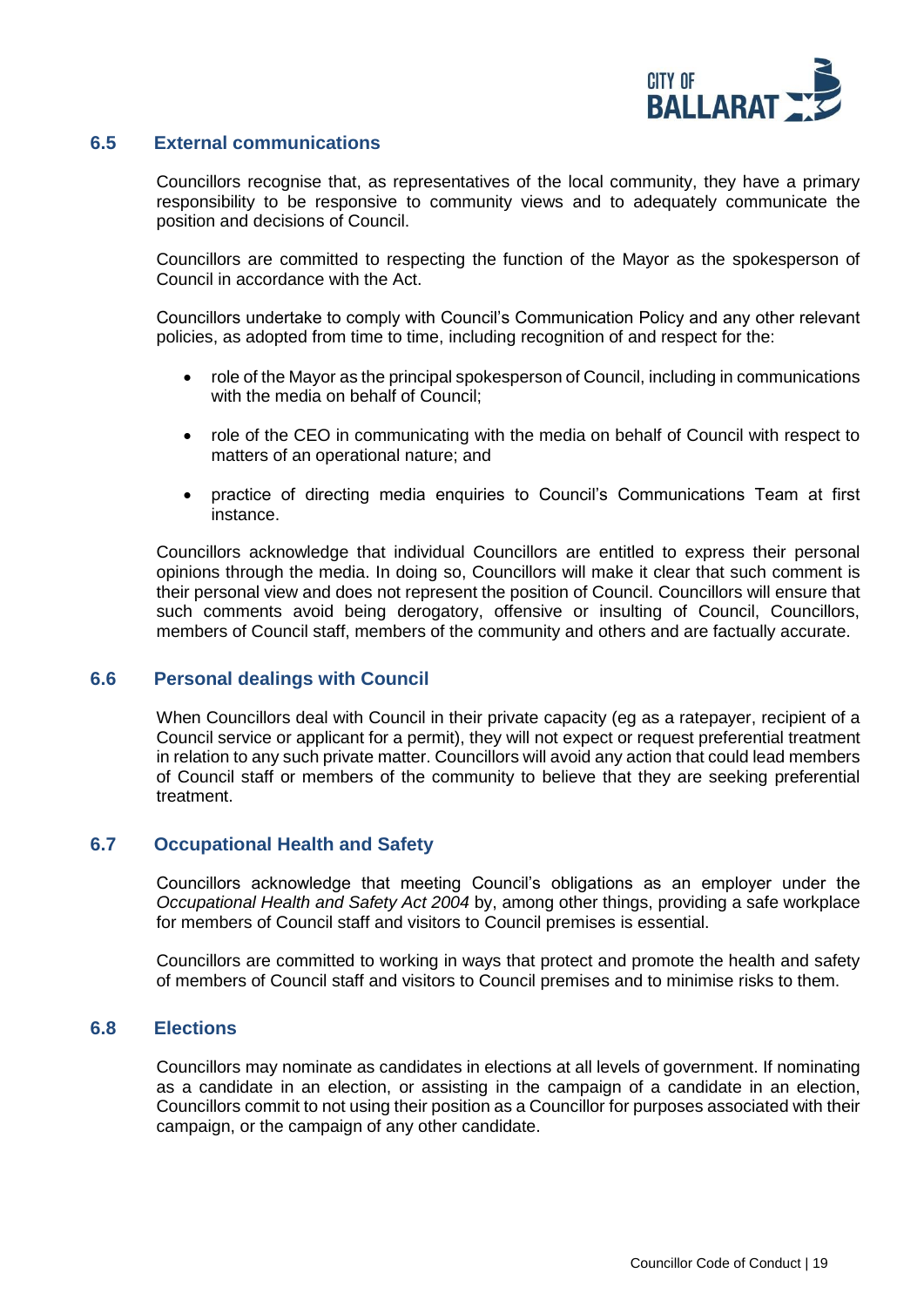

## <span id="page-19-0"></span>**CHAPTER 7 – INTERPERSONAL DISPUTES BETWEEN COUNCILLORS**

#### **Overview:**

*Councillors acknowledge that interpersonal differences and disputes (as distinct from allegations of contravention of the Standards of Conduct) may arise from time to time. Councillors commit to taking reasonable steps to resolve any interpersonal difference or dispute that arises without recourse to formal processes with a view to maintaining effective working relationships.*

#### <span id="page-19-1"></span>**7.1 Informal Discussions between Councillors**

Councillors will first consider discussing their interpersonal difference or dispute informally with a view to resolving it.

#### <span id="page-19-2"></span>**7.2 Facilitated discussion**

If Councillors are unable to discuss their interpersonal difference or dispute informally, or their informal discussions are unsuccessful, they will consider approaching a fellow Councillor, chosen with the agreement of both Councillors, to facilitate a discussion with a view to resolving their interpersonal difference or dispute.

If the interpersonal difference or dispute cannot be resolved informally, the Councillors will consider whether any of the conduct giving rise to it constitutes a contravention of the Standards of Conduct. If they consider that it does, they may choose to pursue it as such under part 8 of this Code.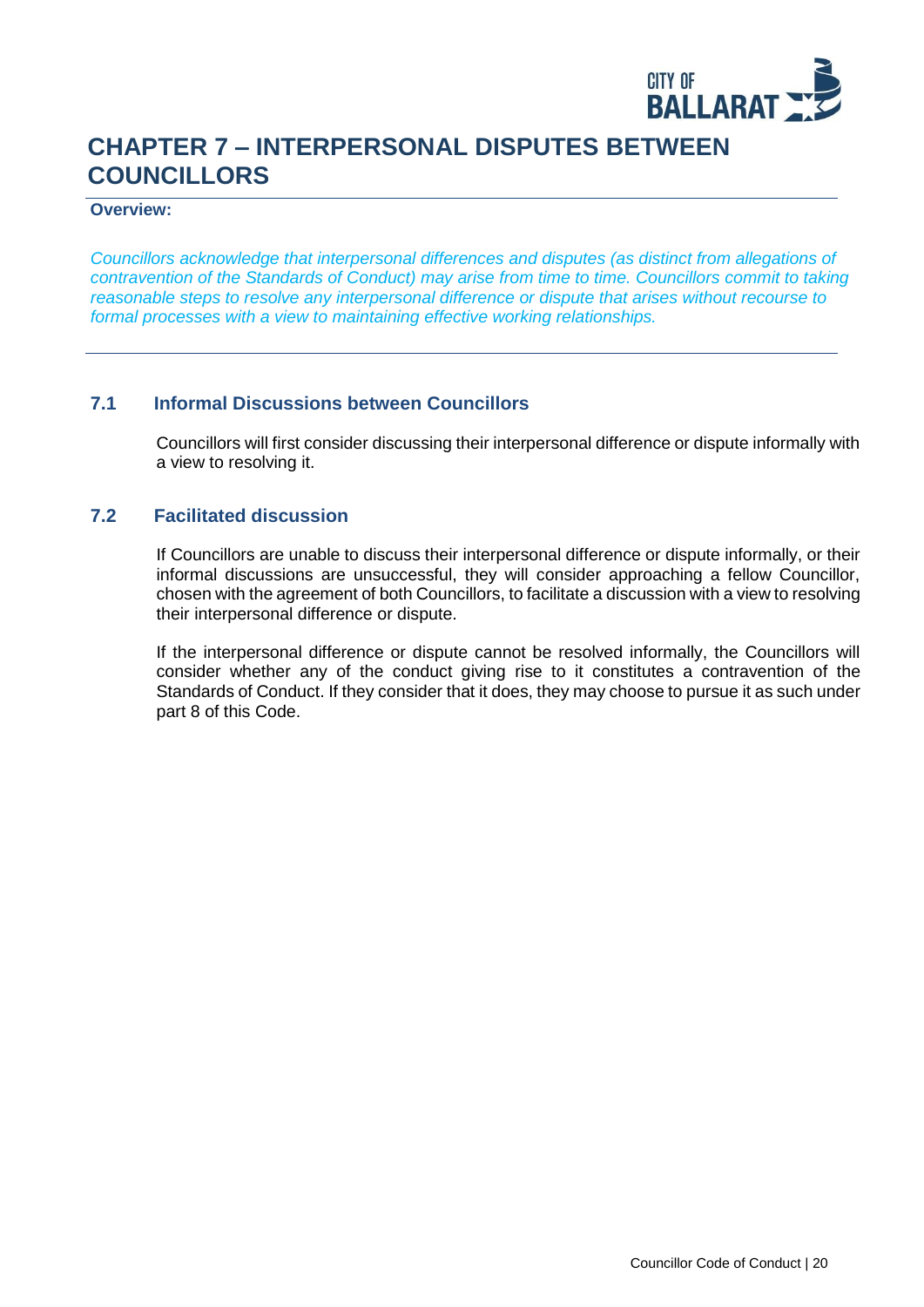

## <span id="page-20-0"></span>**CHAPTER 8 – CONTRAVENTION OF THE CODE**

#### **Overview:**

*Allegations of contravention of the Standards of Conduct must be formally pursued and the internal arbitration process followed.*

#### <span id="page-20-1"></span>**8.1 Allegation**

An allegation that the Standards of Conduct have been breached by a Councillor can be made by:

- Council, by resolution;
- a Councillor: or
- a group of Councillors.

Where an allegation is made by Council or by a group of Councillors, a single Councillor must be nominated to act as the representative of Council or the group of Councillors (as the case may be) in the internal resolution process. Only that Councillor will be entitled to participate in the internal resolution process.

When an allegation of a breach of the Standards of Conduct is alleged, the Councillors who are party to the allegation undertake to use their best endeavours to resolve the matter in a courteous and respectful manner without recourse to formal processes under this Code or under the Act. If, after these endeavours have been exhausted, the allegation remains unresolved, either or both of the Councillors may have recourse to any or all of the internal resolution processes set out in this Code.

Councillors accept the following three-phase internal resolution process:

- formal discussion between the Councillors, facilitated by the Mayor or, if the Mayor is involved in the allegation, the Deputy Mayor or, if both the Mayor and the Deputy Mayor are involved in the allegation, the most recent past Mayor;
- formal mediation between the Councillors, facilitated by a qualified mediator; and
- formal internal arbitration process.

Councillors recognise that the first and second phases are voluntary and that they are not obliged to agree to either of them but will endeavour to resolve allegations without resorting to the mandatory internal arbitration process.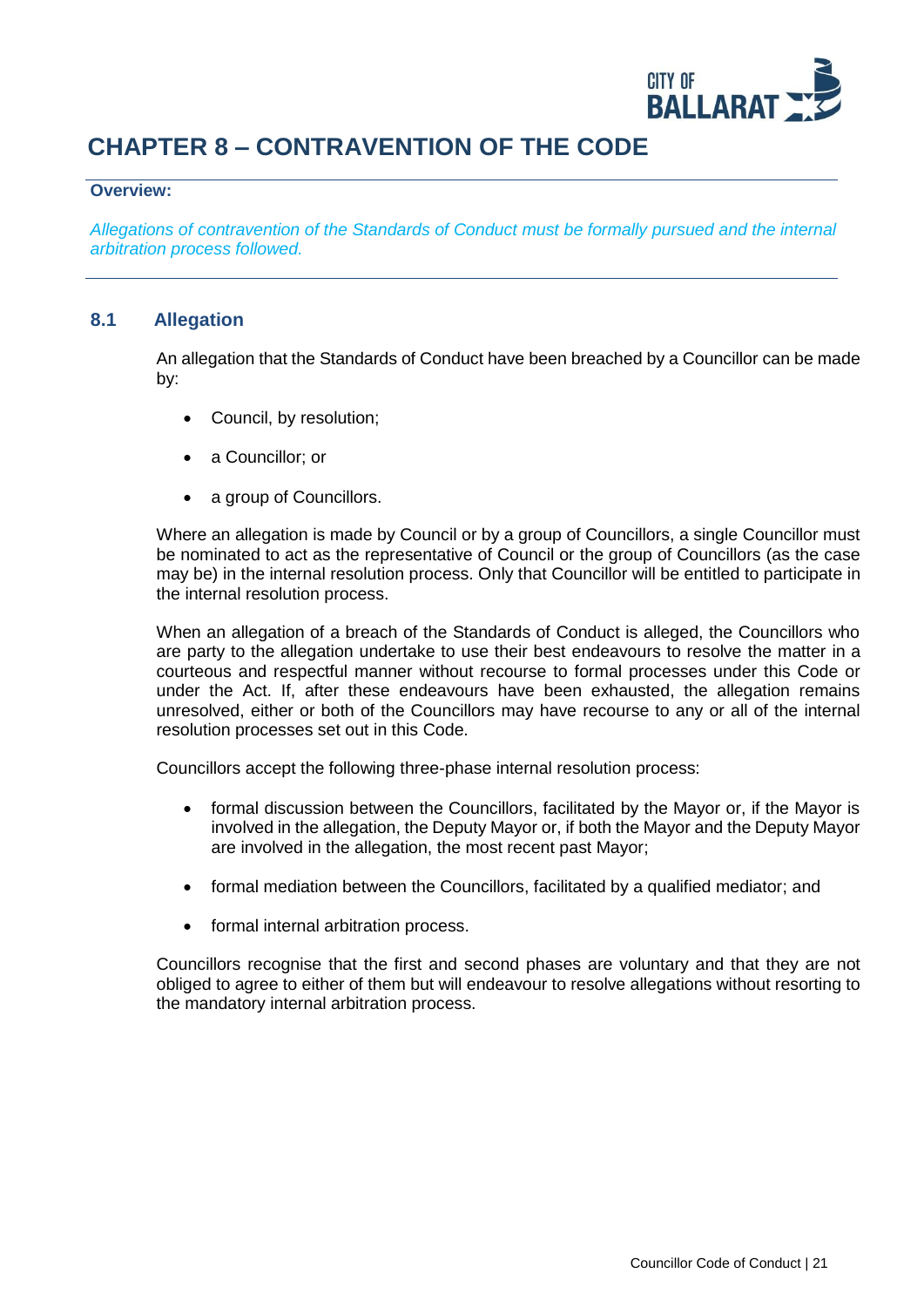

#### <span id="page-21-0"></span>**8.2 The Application**

An application alleging a breach of the Standards of Conduct must:

#### *8.2.1 include the:*

- a) name of the Councillor alleged to have breached the Standards of Conduct;
- b) clause(s) of the Standards of Conduct that the Councillor is alleged to have breached;
- c) particular misconduct, or behaviour, that the Councillor is alleged to have engaged in that resulted in the breach; and
- d) phase of the internal resolution process being pursued by the Councillor making the allegation at the first instance; and

#### *8.2.2 be submitted to the Councillor Conduct Officer for:*

- a) action, if the application seeks engagement in the first or second phase of the internal resolution process; or
- b) referral to the Principal Councillor Conduct Registrar, if the application seeks a formal internal arbitration process.

If an application received by the Councillor Conduct Officer does not meet the requirements of this Part 8.2, the Councillor Conduct Officer will return it to the Councillor submitting it with a brief statement of the ways in which the application is deficient.

A Councillor may revise and resubmit to the Councillor Conduct Officer a deficient application, provided that the Councillor submits the revised application no later than 3 months after the alleged breach of the Standards of Conduct occurred (see s 143(3) of the Act).

An application for an internal resolution procedure cannot be made during a Council Election Period and any procedure in progress will be suspended for the duration of an Election Period.

#### <span id="page-21-1"></span>**8.3 Process on receiving an application**

#### <span id="page-21-3"></span>*8.3.1 Application for a facilitated discussion*

On receiving an application from a Councillor which meets the requirements of Part 8.2 of this Code and which seeks a facilitated discussion, the Councillor Conduct Officer will take the following steps:

- a) notify the Mayor or, if the Mayor is involved in the allegation, the Deputy Mayor or, if both the Mayor and the Deputy Mayor are involved in the allegation, the most recent past Mayor (as the case may be) and the CEO (for the CEO's information only) and provide them with a copy of the application;
- b) notify the Councillor the subject of the allegation in the application and provide them with a copy of the application;
- <span id="page-21-2"></span>c) request the Councillor the subject of the application to advise whether they will participate in the facilitated discussion within 5 days of receiving the application, noting that, if no advice is received, the Councillor will be taken to have declined;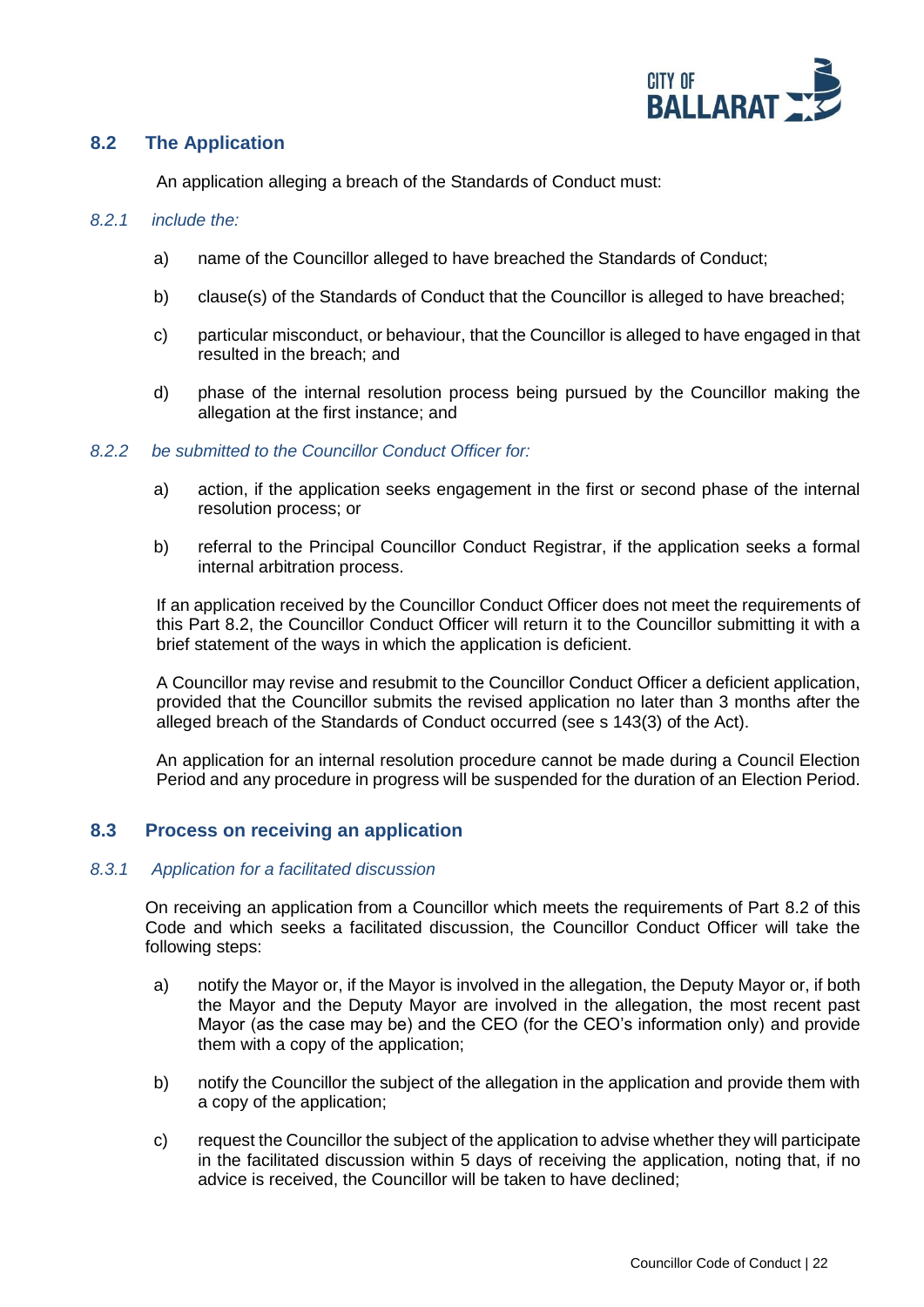

- d) if the Councillor agrees to participate in the facilitated discussion:
	- (i) the Councillor Conduct Officer will, with the cooperation of the Councillors involved in the application and the Mayor or, if the Mayor is involved in the application, the Deputy Mayor or, if both the Mayor and the Deputy Mayor are involved in the application, the most recent past Mayor (as the case may be), arrange a suitable time and place for the facilitated discussion, to be no later than 5 days from the date of the advice provided under paragraph [c\);](#page-21-2)
	- (ii) the facilitated discussion must be completed with the Mayor or, if the Mayor is involved in the application, the Deputy Mayor or, if both the Mayor and the Deputy Mayor are involved in the application, the most recent past Mayor (as the case may be) providing a record of the outcome to the Councillors involved in the application and the CEO no later than 5 days after the discussion takes place; and
	- (iii) if the facilitated discussion is not complete within 5 days of the date nominated for it to take place, the Councillors will be taken as not having agreed to participate in a facilitated discussion, unless both Councillors agree to extend the time for completion;
- e) if the facilitated discussion is not completed in accordance with this Part [0](#page-21-3) for whatever reason, or if the facilitated discussion does not resolve the allegation the subjection of the application, the Councillor Conduct Officer will advise the:
	- (iv) Councillor making the application and ask the Councillor to advise whether they wish to escalate the matter to another phase of the internal resolution process and, if so, which phase;
	- (v) Councillor the subject of the application; and
	- (vi) CEO; and
	- f) the Councillor Conduct Officer will make arrangements to close or to escalate the application, as the case may be, according to the advice of the Councillor making the application.

#### <span id="page-22-1"></span>*8.3.2 Mediation*

On receiving an application from a Councillor which meets the requirements of Part 8.2 of this Code and which seeks a mediation, or on escalating an application where a facilitated discussion has not been completed or has not resolved the allegation, the Councillor Conduct Officer will take the following steps:

- a) notify the CEO and provide them with a copy of the application;
- b) notify the Councillor the subject of allegation in the application and provide them with a copy of the application;
- <span id="page-22-0"></span>c) request the Councillor the subject of the application to advise whether they will participate in mediation within 5 days of receiving the application, noting that, if no advice is received, the Councillor will be taken to have declined;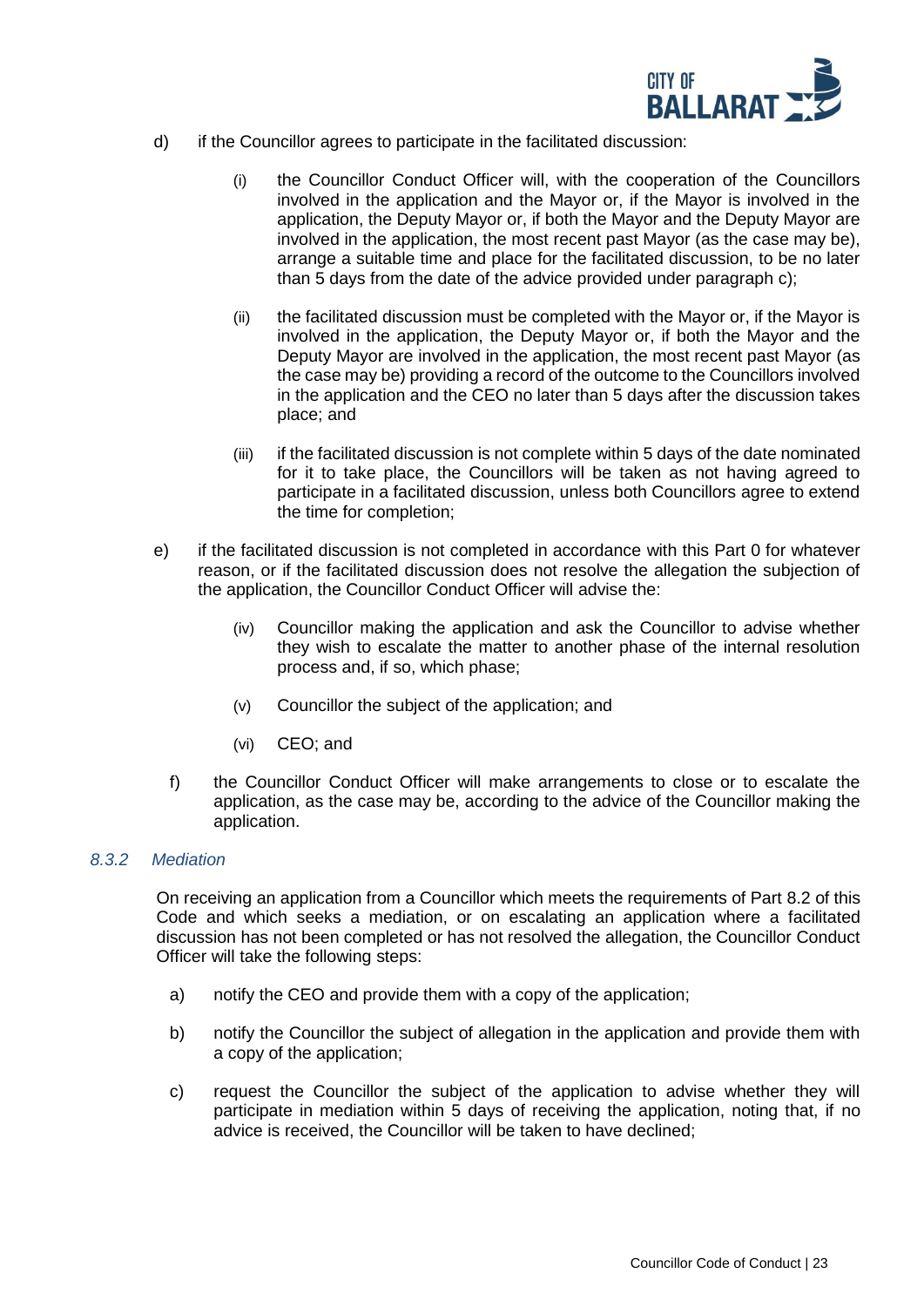

- d) if the Councillor agrees to participate in mediation:
	- the CEO, or a member of Council staff nominated by the CEO for the purpose (**the CEO's nominee**), will engage a mediator, to be chosen by the CEO (or the CEO's nominee);
	- the CEO (or the CEO's nominee) will, with the cooperation of the Councillors involved in the application, arrange a suitable time and place for the mediation, to be no later than 5 business days from the date of the advice provided under paragraph [c\);](#page-22-0) and
	- if the mediation is not complete within 5 business days of the date nominated for it to take place, the Councillors will be taken as not having agreed to participate in the mediation, unless both Councillors agree to extend the time for completion;
- e) if the mediation resolves the application, the mediator will document the agreement reached by the Councillors involved and provide a copy of the agreement to both Councillors and to the CEO;
- f) if the mediation is not completed in accordance with this Part [0](#page-22-1) for whatever reason, the CEO (or the CEO's nominee) will advise the:
	- Councillor making the application and ask the Councillor to advise whether they wish to escalate the matter to another phase of the internal resolution process and, if so, which phase; and
	- Councillor the subject of the application; and
- g) the CEO (or the CEO's nominee) will ask the Councillor Conduct Officer to make arrangements to close or to escalate the application, according to the advice of the Councillor making the application.

#### *8.3.3 Internal arbitration*

A breach of the Standards of Conduct constitutes 'misconduct' for the purposes of the Act and may be referred to an arbiter for determination. The process for internal arbitration is prescribed by Part 6 of the Act and r 11 of the Regulations.

Internal arbitration may be commenced either after the first two phases of the internal resolution process prove unsuccessful in resolving the allegation, or as the first step in an application.

On receiving an application from a Councillor which meets the requirements of Part 8.2 of this Code and which seeks an internal arbitration process, or on escalating an application where a facilitated discussion and/or mediation has not been completed or has not resolved the allegation, the Councillor Conduct Officer will:

- a) refer the application to the Principal Councillor Conduct Registrar;
- b) notify the Councillors involved in the application of the referral;
- c) notify the CEO of the referral (for the CEO's information only);
- d) await advice from the Principal Councillor Conduct Registrar about the application; and
- e) take such steps as are necessary to give effect to the Principal Councillor Conduct Registrar's advice, in accordance with any instructions received.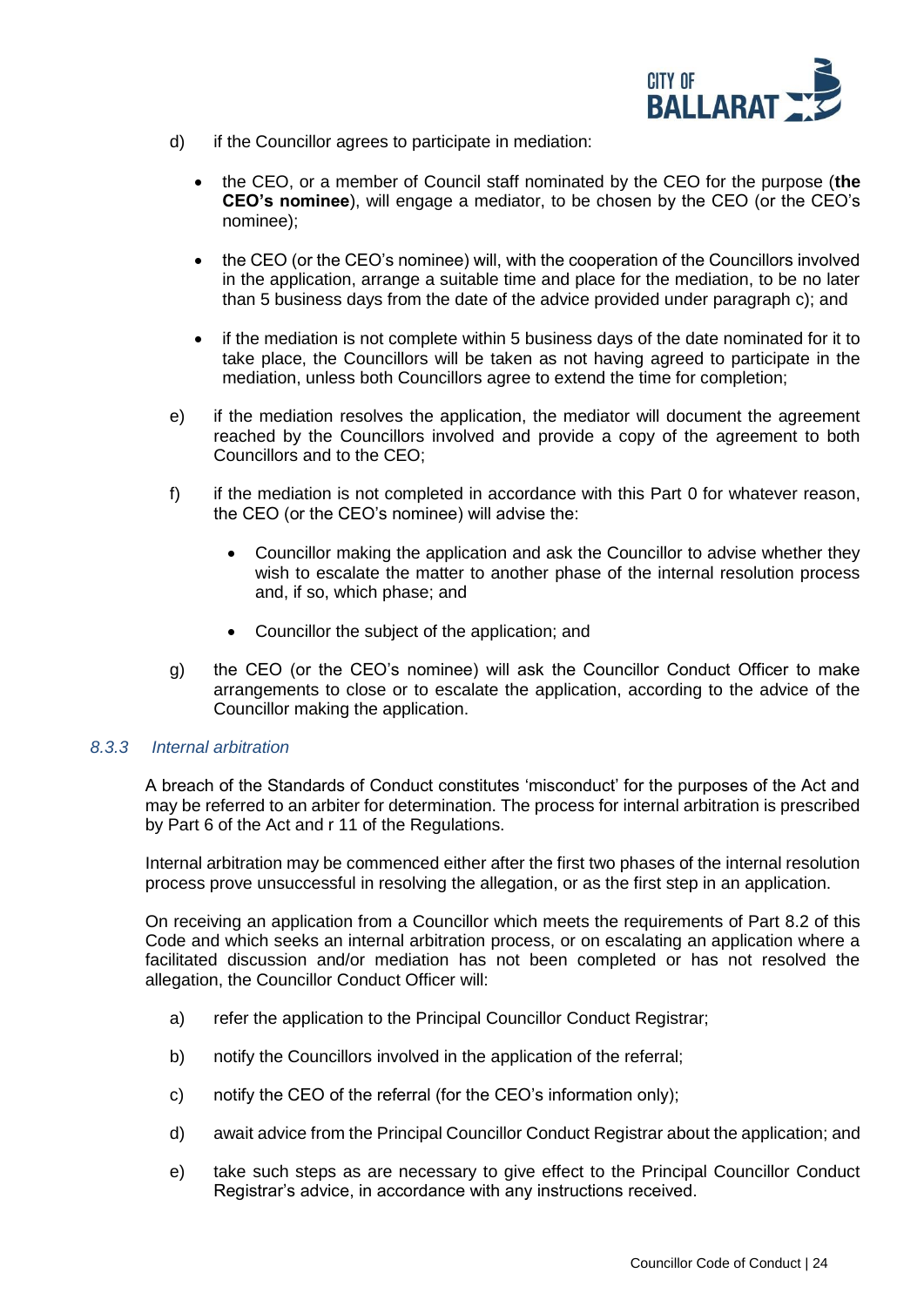

Councillors recognise that an application for internal arbitration for an allegation of a breach of the Standards of Conduct will only be accepted by the Principal Councillor Conduct Registrar, and an arbiter will only be appointed, if the Principal Councillor Conduct Registrar is satisfied that:

- a) the application is not frivolous, vexatious, misconceived or lacking in substance; and
- b) there is sufficient evidence to support an allegation of a breach of the Councillor Code of Conduct.

It is for the Councillor or Councillors submitting an application to ensure that the application meets these requirements.

If the Principal Councillor Conduct Registrar is satisfied that an application for internal arbitration should be accepted, the Principal Councillor Conduct Registrar will appoint an arbiter from a panel list compiled by the Secretary to the Department of Jobs, Precincts and Regions.

In conducting an arbitration the arbiter must:

- a) ensure that the parties involved are given an opportunity to be heard;
- b) ensure that a Councillor who is a party does not have a right to representation, unless the arbiter considers that representation is necessary to ensure that the process is conducted fairly;
- c) conduct the hearing with as little formality and technicality as the proper consideration of the matter permits; and
- d) ensure that the hearing is not open to the public.

Additionally, in conducting an arbitration the arbiter:

- a) may hear each party to the matter in person or solely by written or electronic means of communication;
- b) is not bound by the rules of evidence and may be informed in any manner the arbiter sees fit;
- c) may at any time discontinue the hearing if the arbiter considers that the:
	- application is vexatious, misconceived, frivolous or lacking in substance; or
	- Councillor making the application, or representing the group of Councillors making the application, has not responded, or has responded inadequately, to a request for further information.

Where an application to have legal representation is granted by an arbiter, the costs of the Councillor's legal representation are to be borne in their entirety by the Councillor.